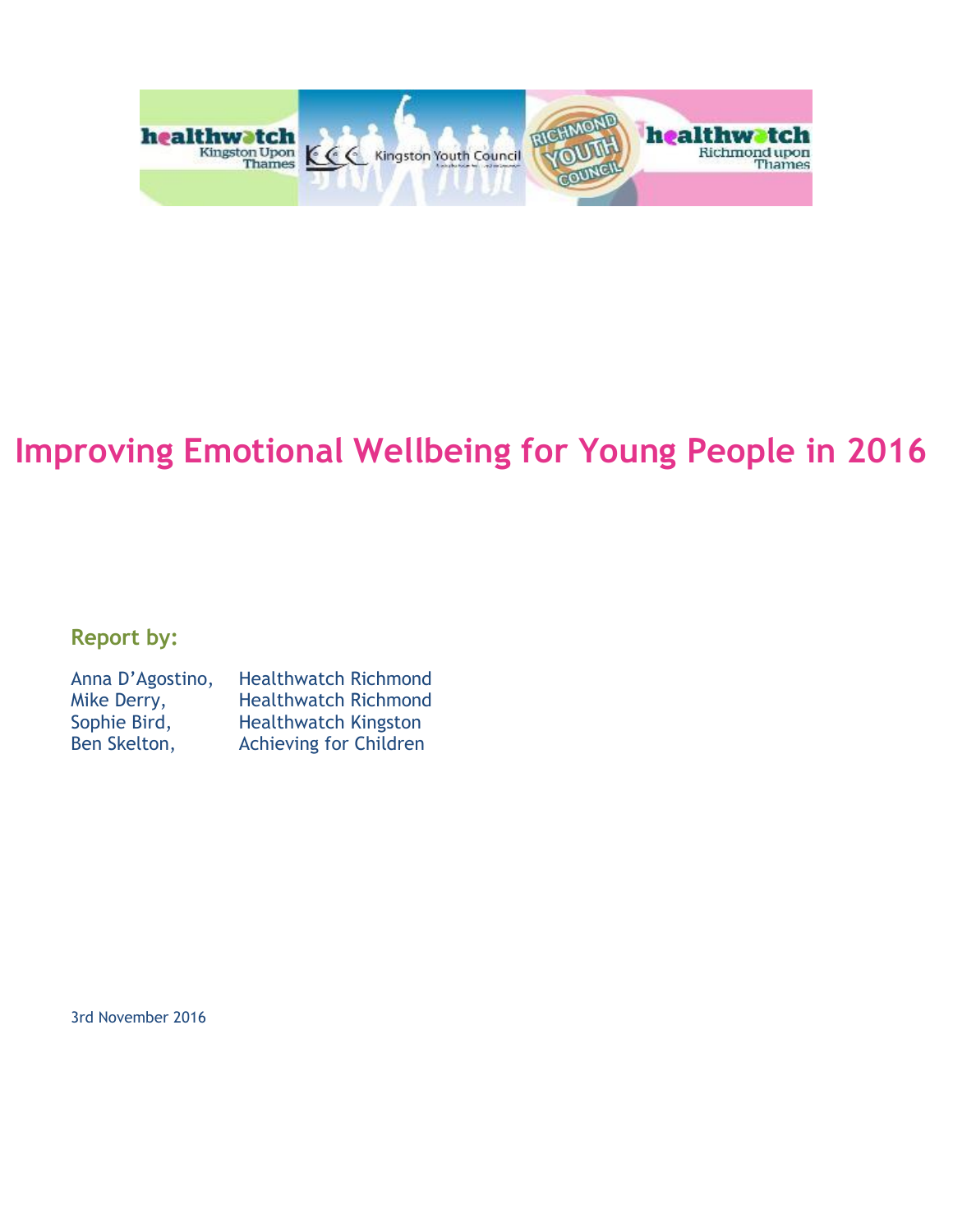## <span id="page-1-0"></span>**Acknowledgements**

This report and the work behind it were greatly supported by the Youth Councils of Richmond and Kingston. We would like to thank the following people for their hard work and significant input throughout the project:

Joseph Whittaker Nnamdi Mason Marcus Dyke Emily Jeans Jodie Webb Fanni Vigh Polly Anna Roberts Michael Collier Jasmine Brown Anna Ferris Simpson Alice Duncan

Thanks to those who supported our data analysis: Rian Dillon - many thanks for your hard work on the data analysis Francesca Brightey-Gibbons Laura Elliot

We would also like to thank Cara Ann-Lloyd, Achieving for Children who worked alongside the project group.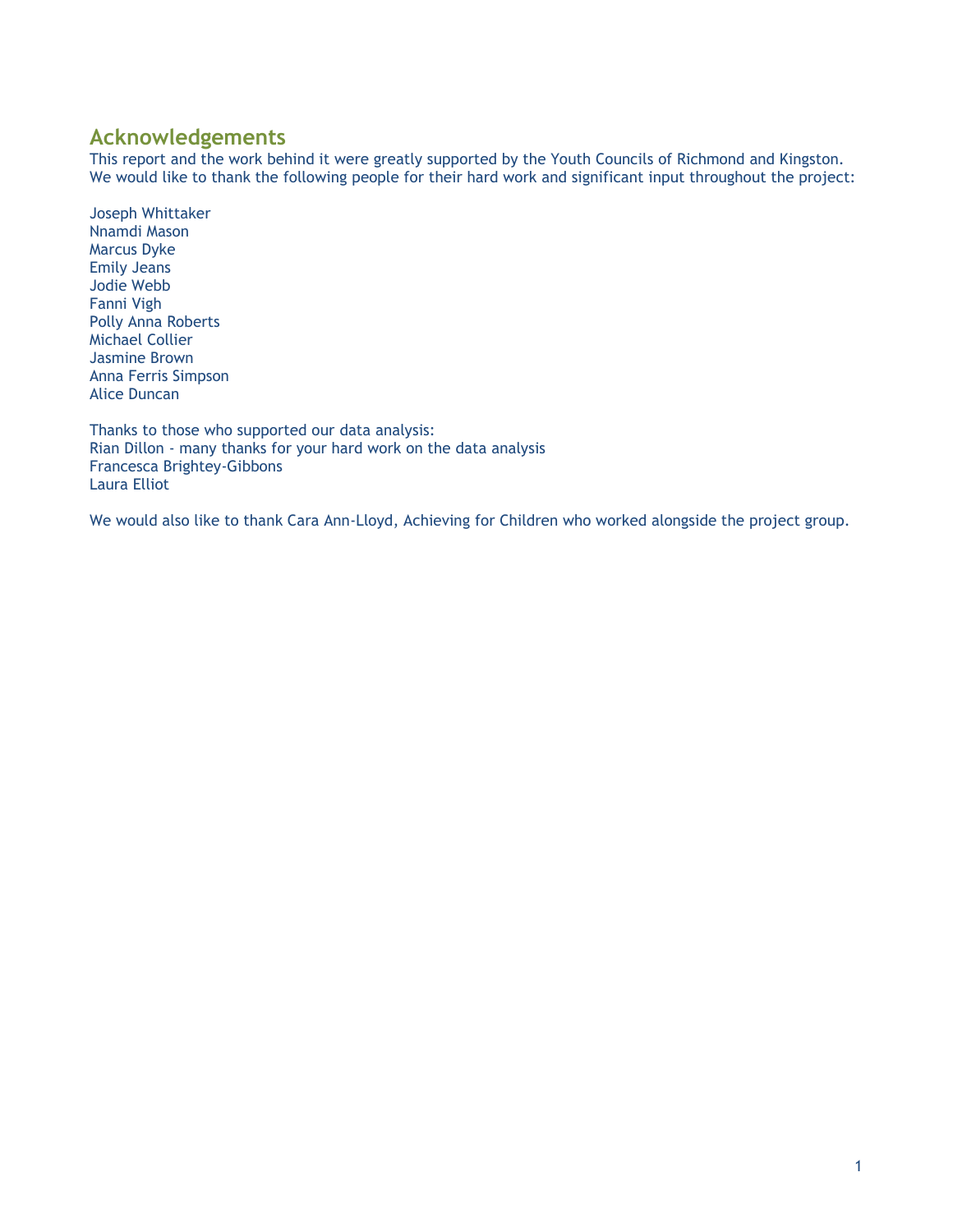# <span id="page-2-0"></span>**Contents**

| Contents |
|----------|
|          |
|          |
|          |
|          |
|          |
|          |
|          |
|          |
|          |
|          |
|          |
|          |
|          |
|          |
|          |
|          |
|          |
|          |
|          |
|          |
|          |
|          |
|          |
|          |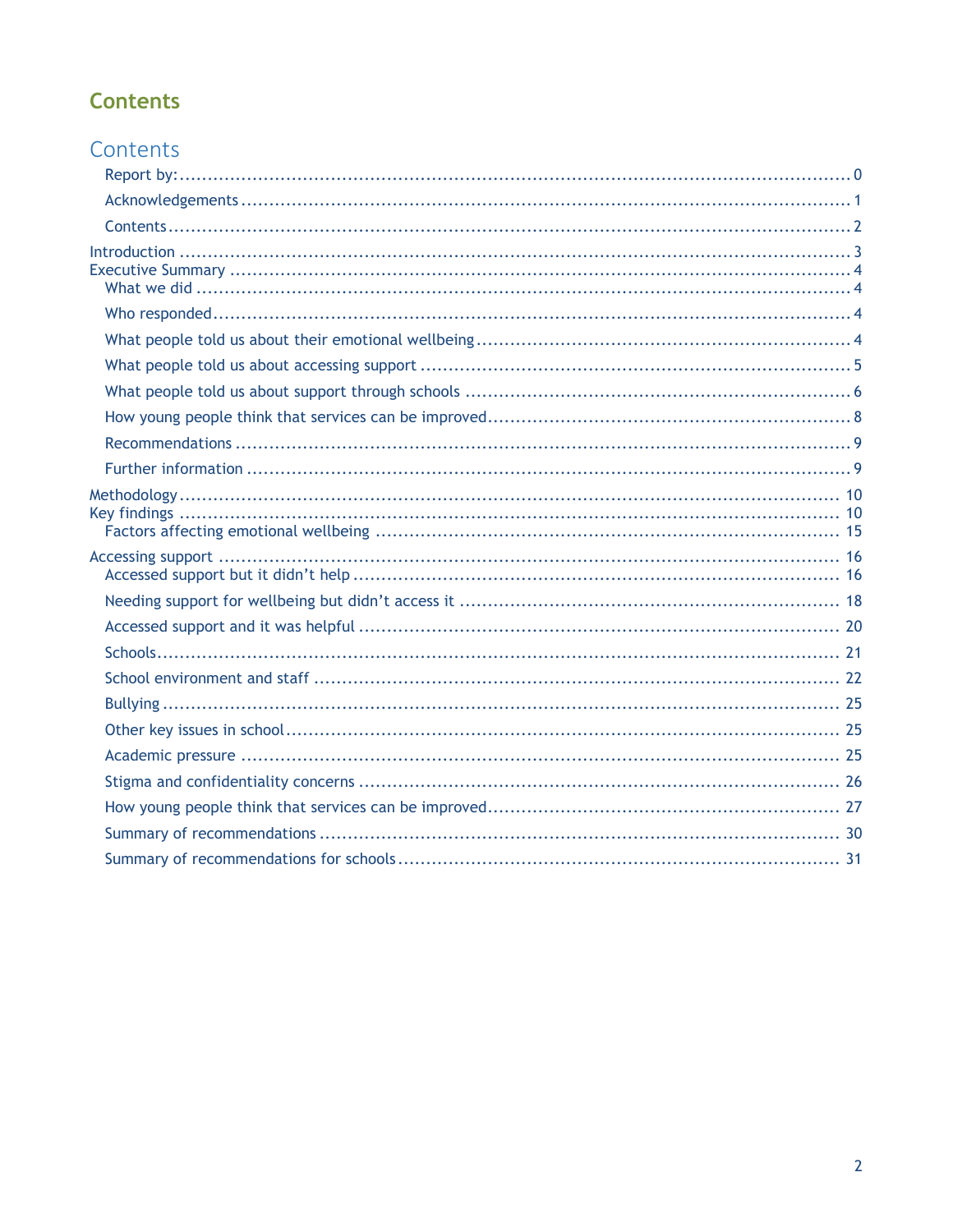# <span id="page-3-0"></span>**Introduction**

Young people's mental health is a topic increasingly in the spotlight and leading mental health organisations highlight it as a growing concern.

Now more than ever, young people's mental health is reported as worsening due to a fast evolving lifestyle including social media and academic pressures.

It is therefore key that local authority, the NHS and non-statutory services provide support which is effectively targeted at addressing young people's mental health. It is also key that the wider community and all stakeholders create an environment which is not only reactively, but proactively preventing poor emotional wellbeing by exploring the risk factors, strengths and opportunities we have across Richmond and Kingston.

This report, produced by Kingston and Richmond Youth Councils and Healthwatch in both boroughs, provides an insight into young people's emotional wellbeing and highlights the challenges young people currently face. It presents their experiences and ideas on how their emotional wellbeing can be improved.

Healthwatch Kingston and Richmond are the local statutory bodies set up to represent public opinion and influence NHS and social care services improvement.

Kingston and Richmond Youth Councils, coordinated by Achieving for Children, consist of elected young people whose role is to solely represent the views of their local young population, across many issues. Mental Health is a top priority for them and they have actively taken part in this project.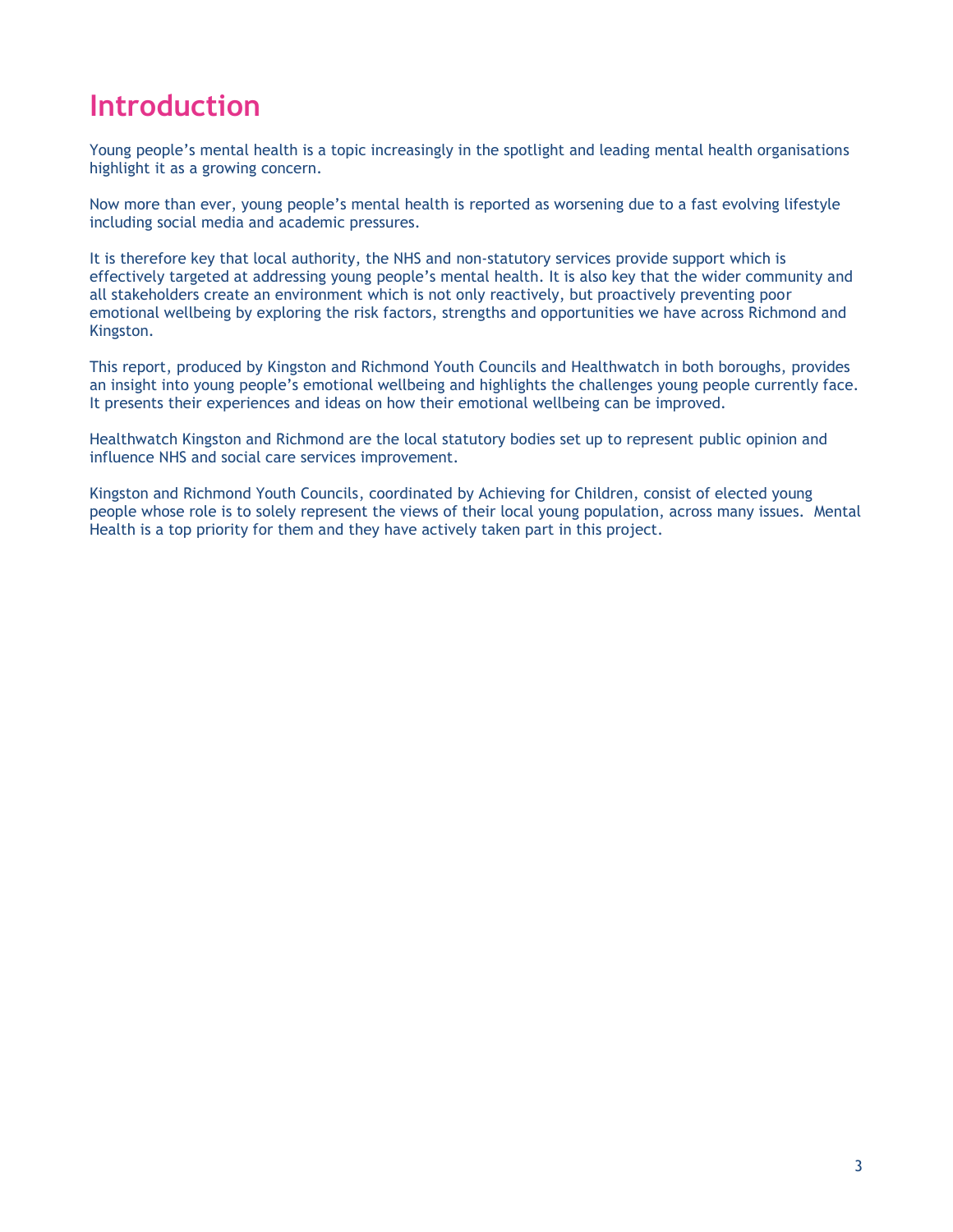# <span id="page-4-0"></span>**Executive Summary**

## <span id="page-4-1"></span>**What we did**

The Youth Councils and local Healthwatch of Richmond and Kingston surveyed young people to get an understanding of their emotional wellbeing and mental health, their experiences of services and their views on how to improve care to meet their needs.

The partners designed and piloted paper and online surveys with young people to ensure that they were worded in ways that were appropriate and understood. Healthwatch Richmond provided expertise in writing and running the online survey, analysing the data and producing the report. All partners promoted the survey. Representatives of the Youth Councils visited schools and youth clubs to collect responses face to face, attended workshops to support data analysis, and produced a film covering the key findings of this work.

## <span id="page-4-2"></span>**Who responded**

We received 1580 unique and usable responses from people at 51 schools across Richmond and Kingston. The people responding to this survey closely resembled the wider community in terms of age, gender, sexuality, disability, and ethnicity. One in 3 respondents (571, or 36.2%) had needed to access support for their emotional wellbeing.

The things people described about their experiences were consistent across the types of care that they had accessed meaning that the findings are equally important for schools and Child and Adolescent Mental Health Services and should be given consideration in wider service design for young people.

## <span id="page-4-3"></span>**What people told us about their emotional wellbeing**

#### **Access to care that helps is linked to higher emotional wellbeing**

The emotional wellbeing of young people who had accessed helpful support, was as good as those people who had never needed to access care. Those who did not access care when they needed it, or did not feel that care had helped them, reported much lower emotional wellbeing.

#### **Changes with Age**

As young people age, they report lower levels of emotional wellbeing and are more likely to say that they need to access services. They are also less likely to rate positively the support provided by their schools. People aged 16 rate their school's support most negatively.

#### **Gender and sexuality**

Significantly higher numbers of people describing their gender as "females, transgender and other" accessed support for mental health. They reported poorer experiences of the care that they receive than males.

Almost 11% (10.98%) of respondents, described themselves as something *other* than straight. People in this group rated their emotional wellbeing lower overall and reported higher levels of needing support (64.5% than those describing themselves as straight (32.5%). People in this group were three times more likely to report not being helped by accessing support than people identifying as straight (25.6% vs 8.4%) and twice as likely not to access support (22.7% vs 11.5%).

### **Factors impacting young people's emotional wellbeing**

We asked young people to identify the most significant challenges for the wellbeing of young people:

- 2 in 3 young people reported stress, exam pressure and pressure to succeed
- 1 in 2 people reported self-confidence, relationships, pressure to look good, family problems
- 1 in 3 reported online bullying or bullying in person
- 1 in 4 people said that LGBT issues were important factors in young people's emotional wellbeing
- 1 in 5 reported prejudice or ethnicity issues as issues that impact young people's emotional wellbeing
- 1 in 7 said that violence was a significant factor for young people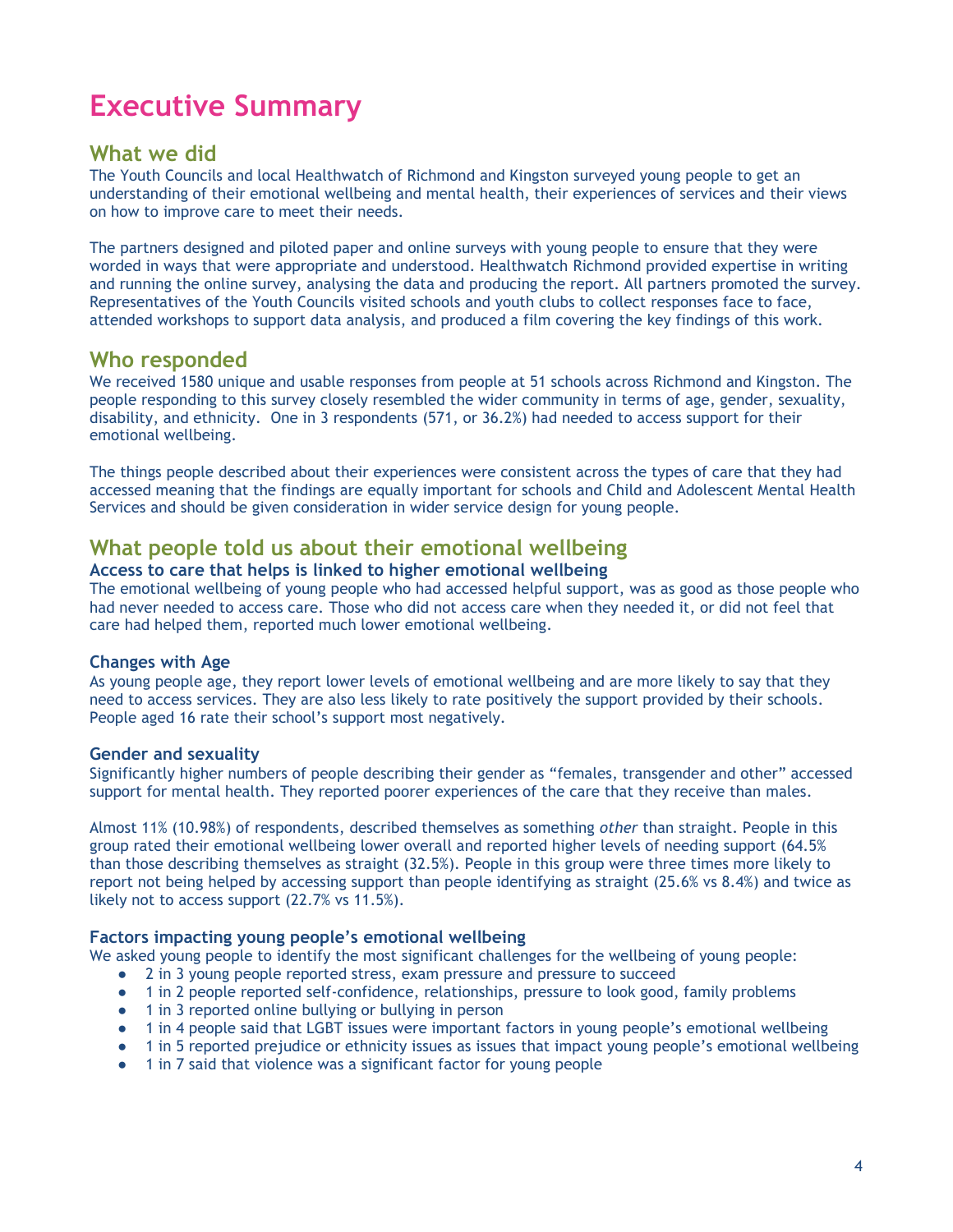# <span id="page-5-0"></span>**What people told us about accessing support**

### **People who accessed support but it didn't help**

Wellbeing for people in this group was significantly lower than for those who had accessed helpful support: Twice as many rated their emotional wellbeing negatively compared to those who felt support had helped them (50% vs 26.9%). People in this group were also more likely to report:

- Not knowing where to go for help (25% vs 13%),
- Feeling that they couldn't ask for help (37% vs 12%)
- Feeling there was nothing that could help them (27% vs 6%)
- **Example 1** Less likely to speak to family members (36% vs 66%)

#### **Why people don't think the support they accessed helps**

#### **Relationships with professionals**

Young people in this group reported that they were not able to connect with their professional. They did not feel that they had been listened to, taken seriously or understood. In some cases, the poor relationship with therapists resulted in young people dropping out of sessions.

*"I did not really progress into anything, just mulled over the same situation and one solution that wasn't really going to work out"*

#### **CAMHS threshold, waiting times and crisis care**

Young people in this group who had sought support through CAMHS experienced either a long wait or they did not meet the threshold. Some told us that they had not received the care needed in a crisis situation. Often, young people needed more help than they had received and were still experiencing problems after being discharged from care.

*"CAHMS said I was not depressed enough to meet their threshold."; "I was referred to CAMHS by my GP on three separate occasions but all my referrals were denied"; "There was a long time delay between my initial assessment and being given regular therapy"; "They have NO crisis service and no duty worker. Their only advice if there is a crisis (day or night) is to go to A and E"*

#### **People who needed support for wellbeing but didn't access it**

Nearly half (49.25%) of people who needed support but didn't access it, rated their wellbeing negatively, around twice as many people as those who accessed support and found it helped (26.96%). People in this group, compared to those who had accessed support that helped, were more likely to feel that:

- They could not ask for help (44% vs 12%)
- Did not know where to go for support (30% vs 13%)
- Nothing could help them  $(19\% \text{ vs } 6\%).$

#### **Why people who needed support didn't access it**

#### **Stigma attached to mental health**

People reported feeling embarrassed or scared of being judged negatively, or even criticised, if their classmates, friends or parents knew that they wanted to look for help. They were afraid of the consequences and clearly concerned about confidentiality.

*"I felt that people would judge me if I told them and my mum would make a massive deal out of it"; "Once you seek help people start making assumptions about you so therefore I chose to stay to myself and suffer in silence"*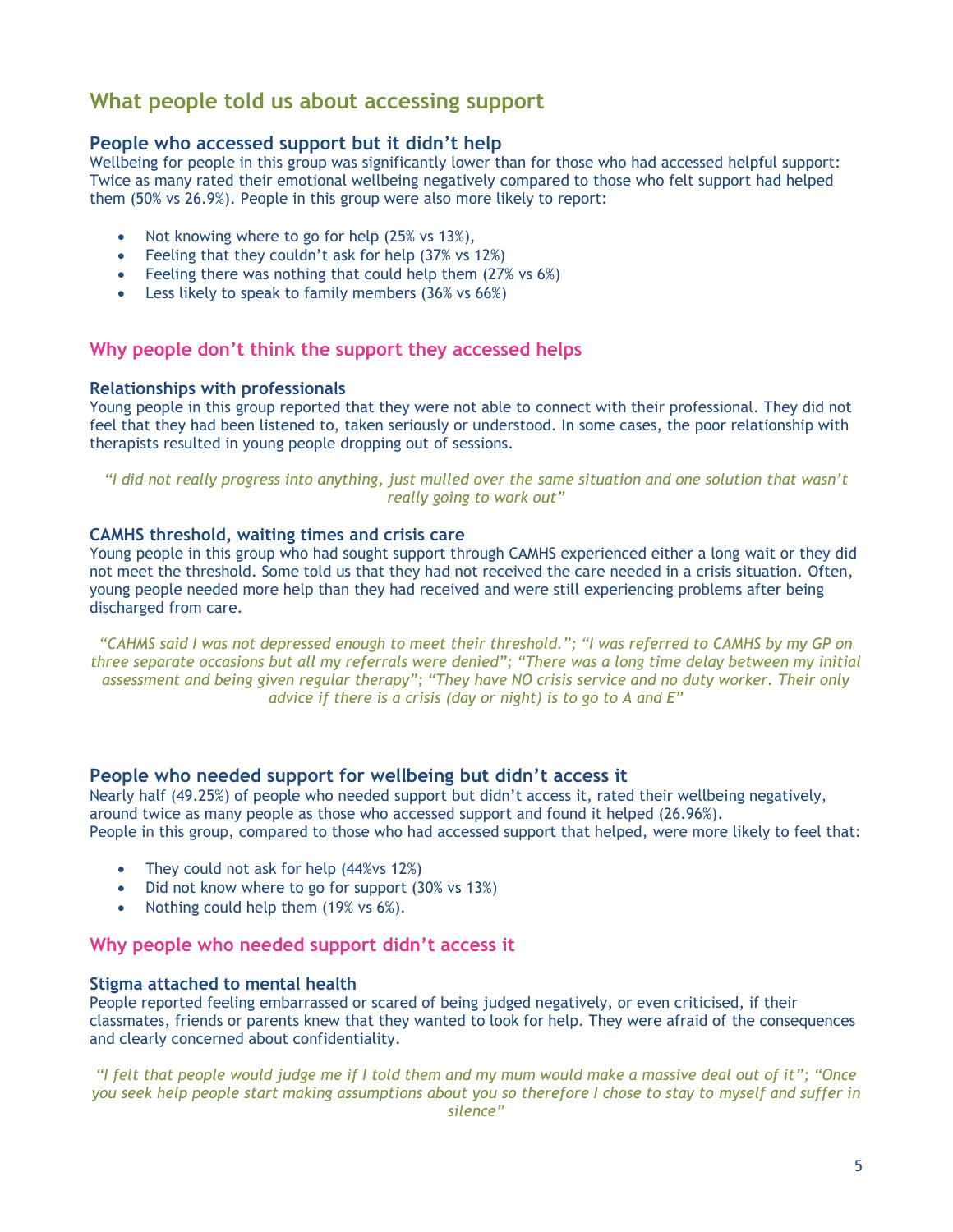#### **Feeling their issue was not serious enough or not being taken seriously**

Some young people felt that they didn't want to seek help because their problem was not very severe and would either be a *"burden"* or would *"waste people's time".* Others feared not to be believed or taken seriously.

*"I didn't feel like my problem was important enough", "I did not feel that I would be taken seriously if were to seek help", "People would just say… get over it"*

#### **Accessed support and it was helpful**

People from this group reported positive wellbeing overall and are comparable to those who never had to access support.

#### *Why people who accessed support felt that it worked*

#### **Informal support**

Sixty-six percent of young people spoked to a friend and/or a family member. Talking to someone they trusted was key to help them feel better.

*"I asked a family member to help me and it really worked"*

#### **Counselling**

Thirty percent of young people who accessed support said they would try counselling. Those who found that it helped, said it was a very effective way of dealing with their problems by talking in a safe environment and anonymously. It enabled them to discuss their fears and depression, manage their anger and increase their self-confidence.

*"It is different to talking to family and friends as they are impartial but still caring"; "Counselling (from 'Off The Record' in Richmond), helped me to work through my problems and worries in a safe environment"*

#### **Online support**

Online support was popular with 34% of young people. Online videos and websites helped in looking for ideas that could help improve their emotional wellbeing.

*"Online forum [helped] because a lot of people of my age were on it and other people went through it and wanted to help others"*

#### <span id="page-6-0"></span>**What people told us about support through schools**

Overall, 51 schools are represented in this report across Richmond, Kingston and from outside of the area. but we didn't have a consistent high of responses per school

People rated the support provided by their schools on a scale of 1-5 and told the reasons behind the rating. They were also asked how their schools could improve the support needed. People told us that:

#### **School Staff**

Positive, understanding and supportive school staff had a positive impact on people's ability to cope with emotional problems. Teachers in particular were commonly stated as providing the most vital support, and crucially someone easily on hand to talk to. The qualities of supportive staff most commonly stated were:

*"Always have time to talk", "Welcoming", "Helpful", "Caring", "Understanding", "Really open", "Relatable", "Trustworthy", "Make you feel comfortable", "Provide great advice".*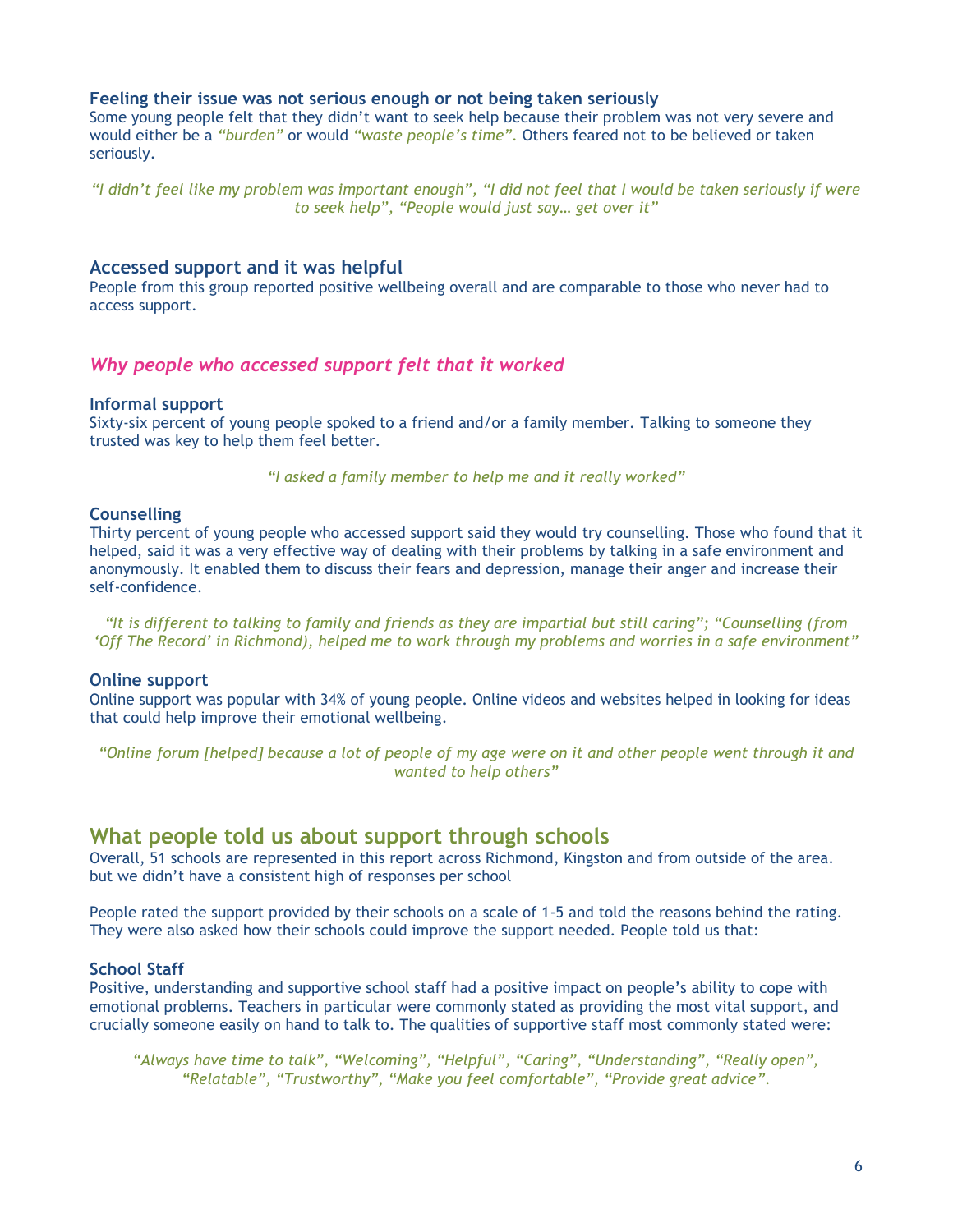Young people who rated their schools poorly, frequently commented on the varying attitudes of teachers and staff, and how this could either negatively or positively impact their emotional wellbeing. Many young people said that school staff could be unapproachable, or not understanding and sympathetic of mental health issues that students experienced. People highlighted that they want to be listened to properly and feel this is not currently the case.

*"I do feel that it is hard to confide in teachers because they are seen as distant and unapproachable. It's hard to talk to some about feelings when they often hurt your feelings by telling you off"*

#### **Academic pressures**

Schools which openly acknowledge the effects of academic pressures on mental wellbeing and support young people with these challenges were praised.

*"My school gives us positive messages. There are posters everywhere in school informing about exam stress"*

Young people rating their school negatively, frequently said that exams and academic pressure have a detrimental effect on people's mental health. Where young people talked negatively about their school it was about the contradiction between their school's pressure for academic achievement and their own wellbeing messages.

*"They talk a lot about how important it is not to get stressed and worry about exams, as we are a very academic school. However, they do nothing else about explaining and helping people" "How are we supposed to be mentally and emotionally well when we have this much stress and pressure put on us?"*

#### **Mental health awareness and promotion**

Young people frequently praised the schools that take mental health seriously and treat it as an important issue. Positively rated schools promoted and raised awareness of the importance of mental wellbeing. Young people also praised schools which openly encourage students to express themselves and speak out about their issues.

*"Every staff member who I've told about this issue, has tried to help as much as they possibly could. I am surrounded by positive people I believe that all the staff working at my school will not allow poor emotional wellbeing in a pupil to go unnoticed. Once an issue has been flagged up, there is a very good body of counsellors and teachers both on and off site that are happy to aid those in need of help and assistance and do so extremely effectively"*

Young people who rated their schools poorly, frequently stated there is a lack of awareness in their school around mental health. Many said they want mental health to be promoted, and talked about much more. Young people said that teachers should have an awareness of people's mental health, this should not just be a role left to pastoral workers.

*"Teachers and adults (who are often the people meant to deal with these issues in schools etc.) are often not educated about mental health, or their knowledge is limited. Many people are only taught the cliché, generalised main points about certain mental illnesses e.g. people with anxiety have panic attacks, when actually this is not always the case and it is much, much more of a complicated issue"* 

#### **Environment**

Young people who positively rated their school, frequently commented on the environment being supportive, friendly and helpful.

*"Welcoming and helpful adults around the school"; "It's quite a nice environment to be a part of", "Kind", "Not too much pressure"*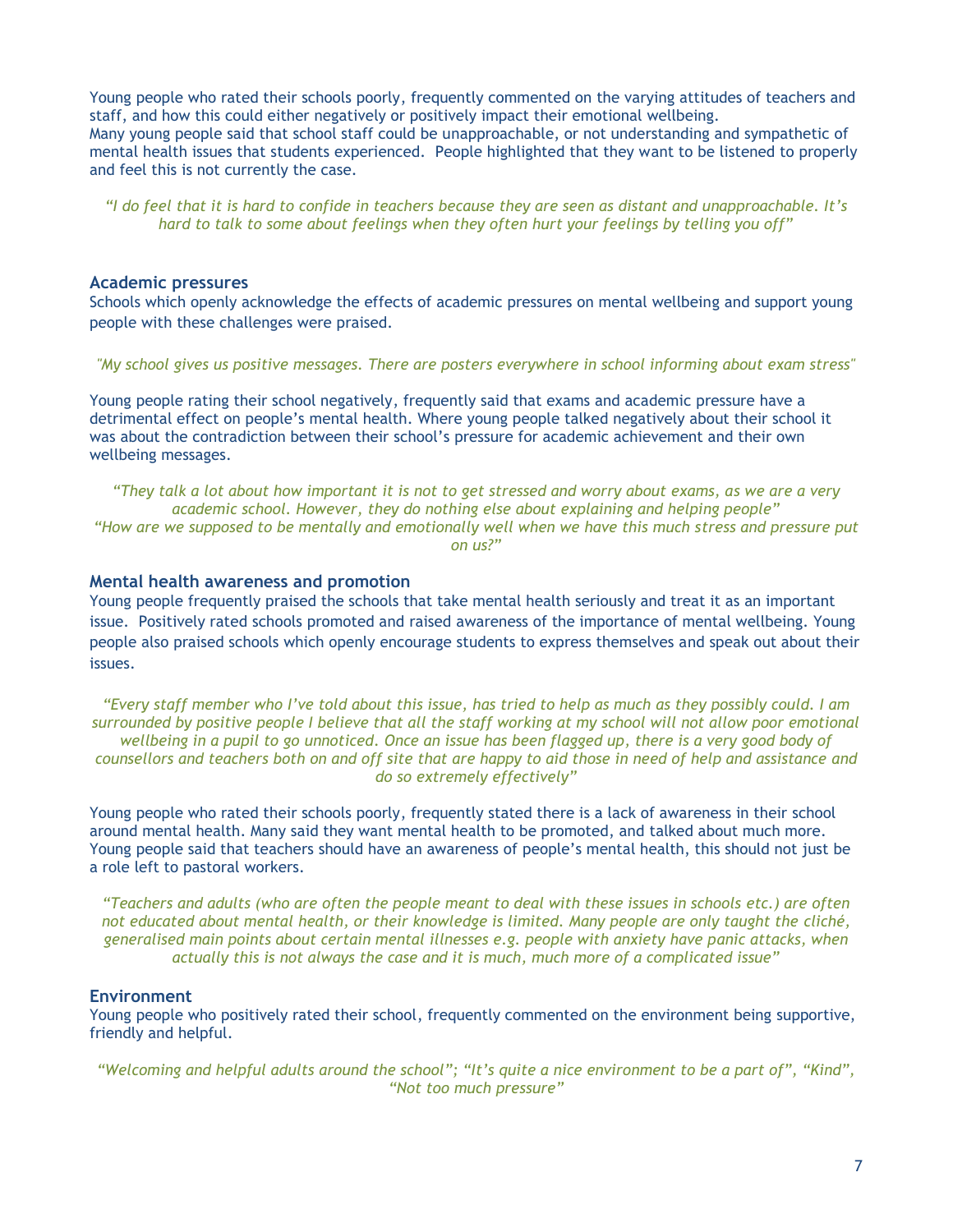#### **Bullying**

Schools which are proactive at eradicating bullying were praised highly by young people, as bullying was cited as being very detrimental to young people's mental health within School:

*"My school is very strict about bullying, so it just doesn't happen, this is vital to emotional wellbeing. Also, there are many people that are willing to help those in need of support."*

#### **Support available in school**

From people's comments, it is clear that there is too much variation in the levels of support provided amongst different schools.

Young people are often unaware of the support available at their school. Others said they are aware of the support available but did not want to access it or that it didn't meet their needs or that the support that was advertised was not actually available.

#### **Stigma**

Many participants said that it is hard for many young people to talk about their mental health, which is a barrier to accessing the support. Stigma, embarrassment and concerns for confidentiality were also frequently raised. Many people said they feel better talking to their friends and family about their wellbeing and that this helped to reduce stigma.

### <span id="page-8-0"></span>**How young people think that services can be improved**

Young people told us that accessibility, anonymity and confidentiality are key factors in improving mental health services.

*"Make it more accessible to many people but also anonymous because there are often lots of people who have these issues but would not want to confront them"*

They provided a range of suggestions about services location, time, staffing and way of delivering the support needed to tackle mental health issues.

#### **Support services out of school**

The concern about stigma may explain why the majority of young people told us that services should be located out of schools or near school, in a safe and discreet environment in order to protect confidentiality and anonymity.

*"[Services] shouldn't be part of the college, perhaps an adjacent building? So that students being counselled feel that they have some distance from the college and all the people there, particularly if their problems are to do with college life and so they would be able to open up more"*

#### **Opening times**

Most young people told us that support should be available "all the time" or at least before and after school times and at weekends

*"Open pretty much every day of the week and never cancel appointments. Have a website to make appointments as anxiety during phone calls isn't rare when having poor mental health"*

#### **Staffing**

Young people told us that support services should be staffed by friendly, supportive and compassionate *"teenage mental health specialists"* such as counsellors and therapists but also young people *"who have struggled in the past and got through it"* and youth workers.

#### **Friendly, informal atmosphere**

Most respondents emphasised the importance of a friendly, supporting and informal way of delivering support, avoiding any approach that *"makes you feel nervous".* Instead, make available food and lots of activities and games so that *"it doesn't look like something to help mentally ill people".*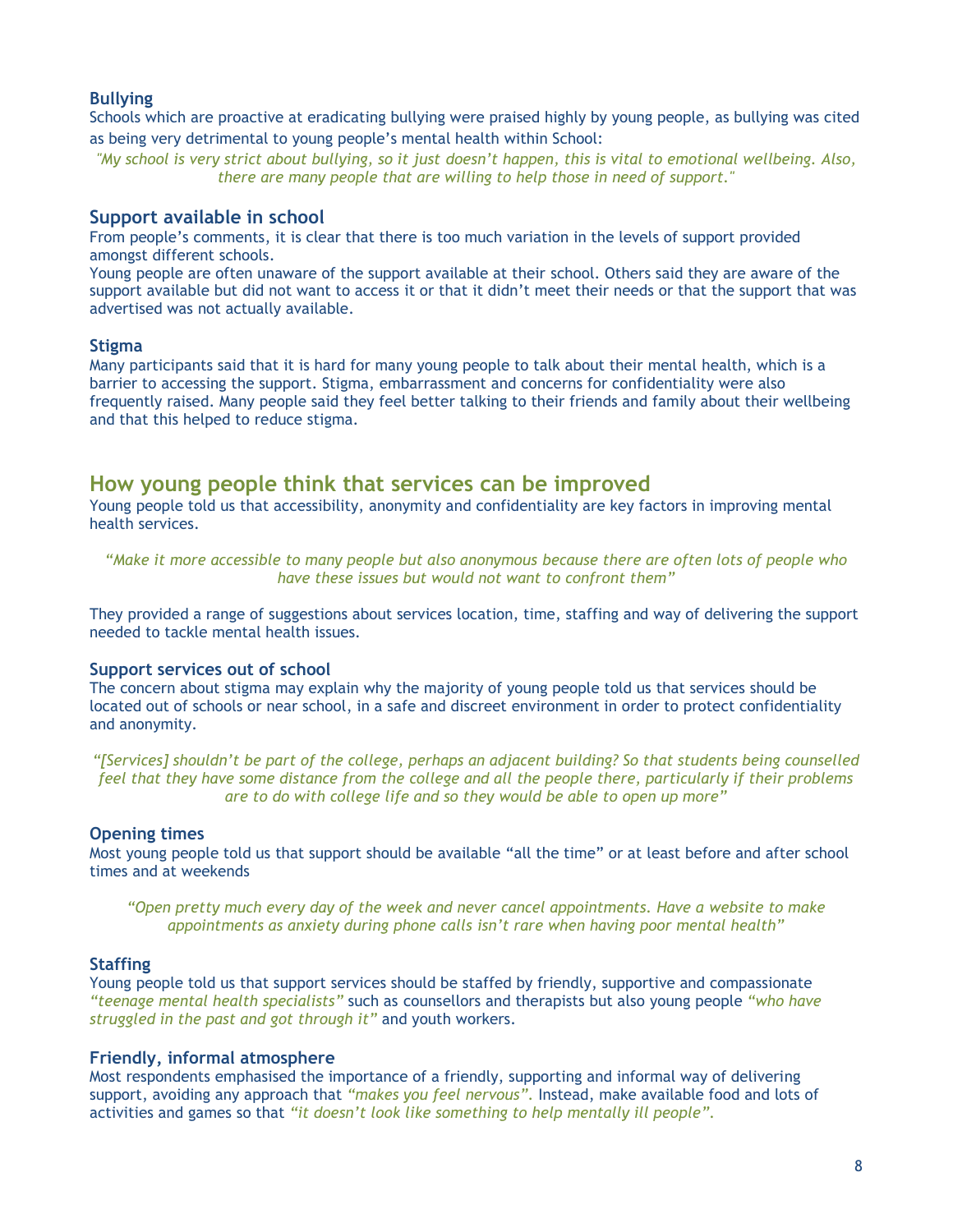#### **Online support**

Given the great emphasis on anonymity and confidentiality, young people also suggested having an online counselling service or chat room and websites where users can feel safe and comfortable in discussing and learning about their problem. Some people described in positive terms projects using older mentors.

#### **More publicity and information**

All the above services should be well publicised, to raise *"more awareness inside and outside school"*. Posters and social media (Facebook and Instagram) would be good, with a clear message that *"any problem is worth talking about"*. Young people would also like more information on depression, self-harm and how to minimise stress.

## <span id="page-9-0"></span>**Recommendations**

- 1. Address stigma ensure that people know that they will be treated confidentially and that they can ask for help
- 2. Promote services currently available so that people know who to ask for help and how to get help
- 3. Make future services young person centred. Locate services in the community, accessible outside of school hours with a non-threatening, non-medical environment
- 4. Change the mode of delivery to be more young person centred
- 5. Review CAMHS thresholds and waiting lists
- 6. Focus care and promotion on people whose sexuality, gender or ethnicity make them least likely to access care
- 7. Create a positive school environment in relation to emotional wellbeing by raising awareness and opening discussion around mental health within schools
- 8. Acknowledge academic pressures and limit mental distress caused by it

# <span id="page-9-1"></span>**Further information**

Healthwatch Richmond, 020 8099 5335

Healthwatch Kingston, 020 8974 6629

Achieving for Children: Kingston 020 8547 5008 Richmond 020 8891 7969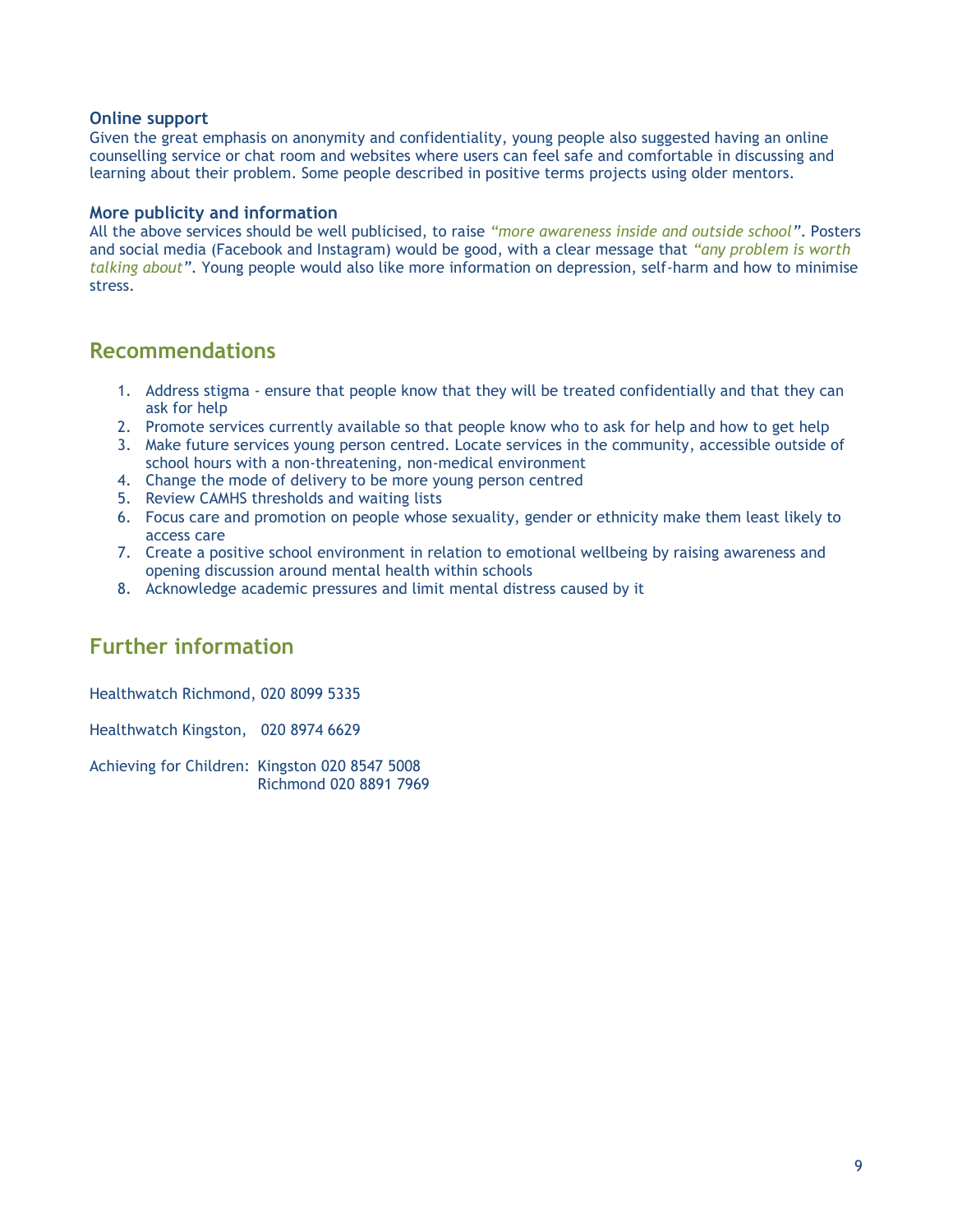# <span id="page-10-0"></span>**Methodology**

This project has been a collaboration between Healthwatch and young people via the Youth Councils in Richmond and Kingston. From initial discussions and brainstorming, through to survey design, data capturing and recommendations, the contributions of young people have been of great importance.

In late January 2016 Healthwatch Richmond and Kingston met with the Youth Councils to discuss the current views of local young people and brainstorm ideas for undertaking the project.

From January to March 2016, Healthwatch and the Youth Councils worked together to understand the key factors around emotional wellbeing, decide on research objectives, plan the project and design a survey. Youth Councils participated in research and training to develop these skills for the project.

In April 2016 the survey was finalised and distributed via paper and online using Google forms. It was sent to all schools in Richmond and Kingston and was also sent to all statutory and voluntary organisations that provide support to young people and families. The survey was also distributed via social media and displayed on the websites of both Healthwatch and the Youth Councils.

Following the closure of the survey, all responses were anonymised. A workshop was held involving young people and professionals in long-table analysis of the qualitative data. Quantitative data was analysed by volunteers and staff using a systematic approach to produce pivot table. This report presents the key findings of this work.

We hope that the report will feed into the Richmond and Kingston CAMHS Transformation Plan, and assist services provided by all stakeholders including statutory providers, voluntary sector, schools, colleges and Public Health in delivering support that better meets the needs of young people.

# <span id="page-10-1"></span>**Key findings**

#### **A broad and representative sample**

We received 1580 unique and usable responses. Approximately 90% of respondents provided usable demographic data. Of the 10% who did not provide demographic data, some described a desire for anonymity. Of those who responded, 1 in 3 (571, or 36.2%) reported having needed to access support for their emotional wellbeing.

The demographic data shows that the age, gender, sexuality, disability, and ethnicity of the respondents in our sample, closely resembles the community covered by this report.

Responses were received from students of 51 schools but around 25% of respondents did not provide their school name. For most schools there were low numbers of responses with the exception of Christs School, Orleans School and Lady Eleanor Hollis. It was not possible to distinguish between Hampton Academy and Hampton School for Boys during the data cleaning and so these results cannot be reported reliably.

#### **Generalisability**

The structure of the survey allows distinctions to be made between respondents who have and have not needed to access support for their mental health or emotional wellbeing as well as whether or not support was effective. In combination with the large sample size this allows us to be confident about our understanding of young people's experiences of mental health and emotional wellbeing services, including tiers 2 and 3 of CAMHS.

Despite the granularity of the data, the findings - what people tell us about their experiences - are consistent across demographic and geographic groups and reported experience of accessing services. The findings are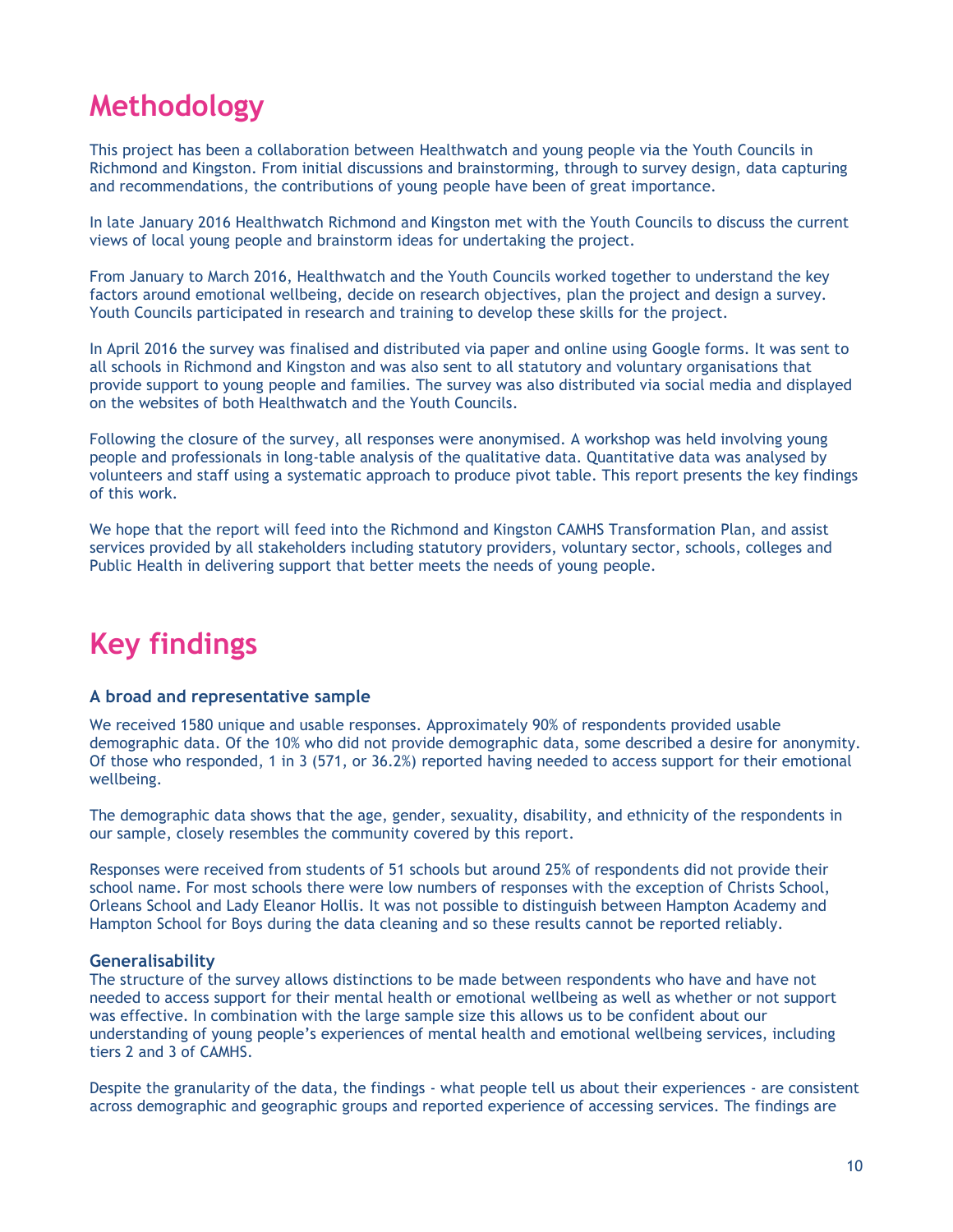therefore generalizable across young people's services in Richmond and Kingston and can be used to inform a range of emotional wellbeing and mental health services.

### **Access to care that helps is linked to higher emotional wellbeing**

Young people who access support that they felt helps them, report positive emotional wellbeing that is as good as those who had never needed support for their emotional wellbeing. Those people who needed care but found it did not help them, or who chose not to access care, report emotional wellbeing that is significantly more negative.

|                                                                     | <b>Rating of wellbeing</b> |                 |                                 |
|---------------------------------------------------------------------|----------------------------|-----------------|---------------------------------|
| Have you needed to access mental health care and if so did it help? | <b>Negative</b>            | <b>Positive</b> | <b>Number of</b><br>respondents |
| accessed support for my mental wellbeing and it helped me           | 26.96%                     | 43.63%          | 204                             |
| I have not needed support for my mental wellbeing                   | 25.30%                     | 42.56%          | 1008                            |
| accessed support for my mental wellbeing and it did not help me     | 50.00%                     | 19.65%          | 168                             |
| I needed support for my mental wellbeing but did not access it      | 49.25%                     | 18.60%          | 199                             |

#### **Demography and emotional wellbeing**

This section describes the demography of the sample in terms of age, gender, sexuality, ethnicity and disability.

#### **Age**



The sample includes good representation across all ages 12 to 17 but low levels of response from under 11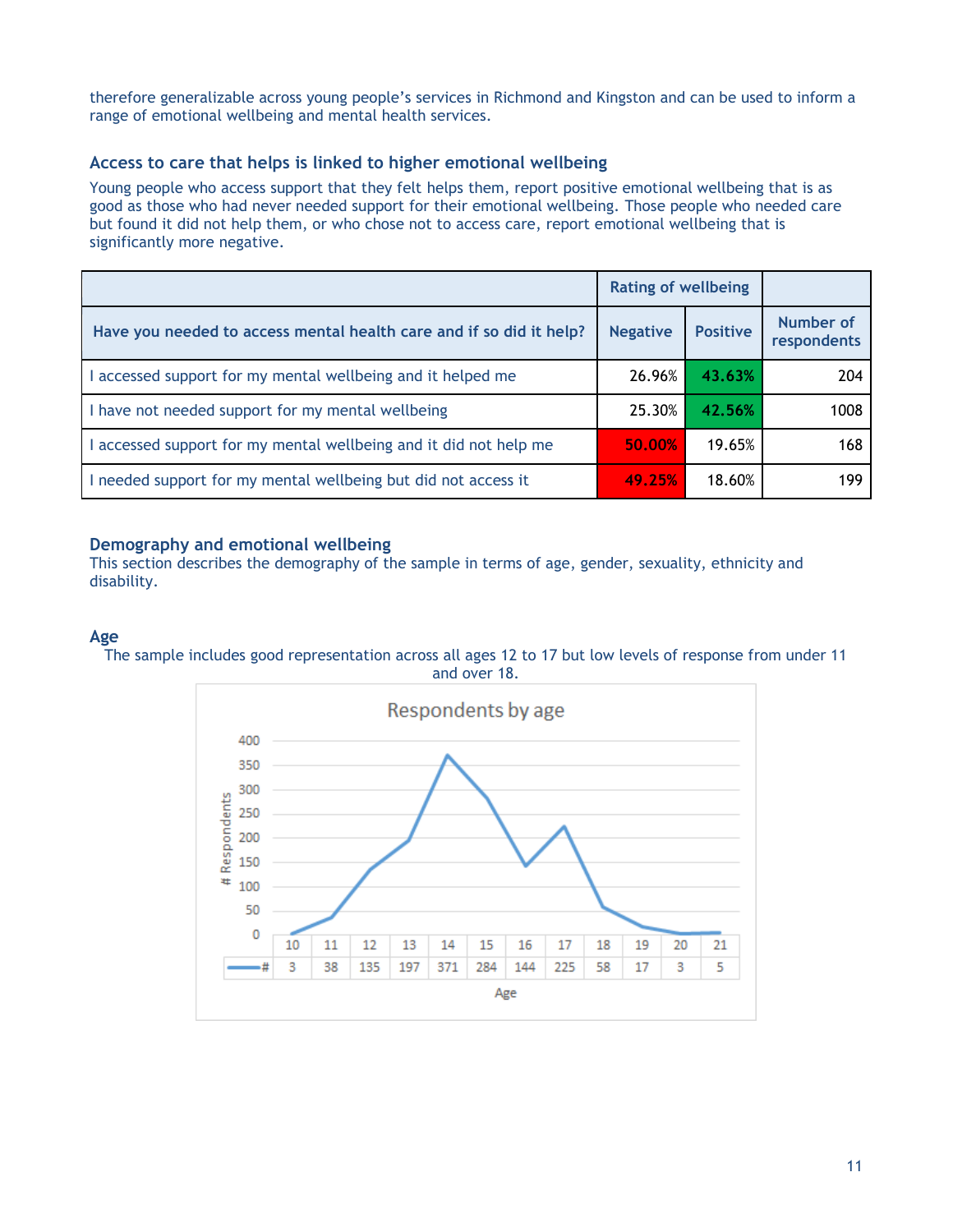



The reported level of need to access services increases with age.



As young people get older, their ratings of the support provided by their school decreases. People aged 16 rate their school's support most negatively overall.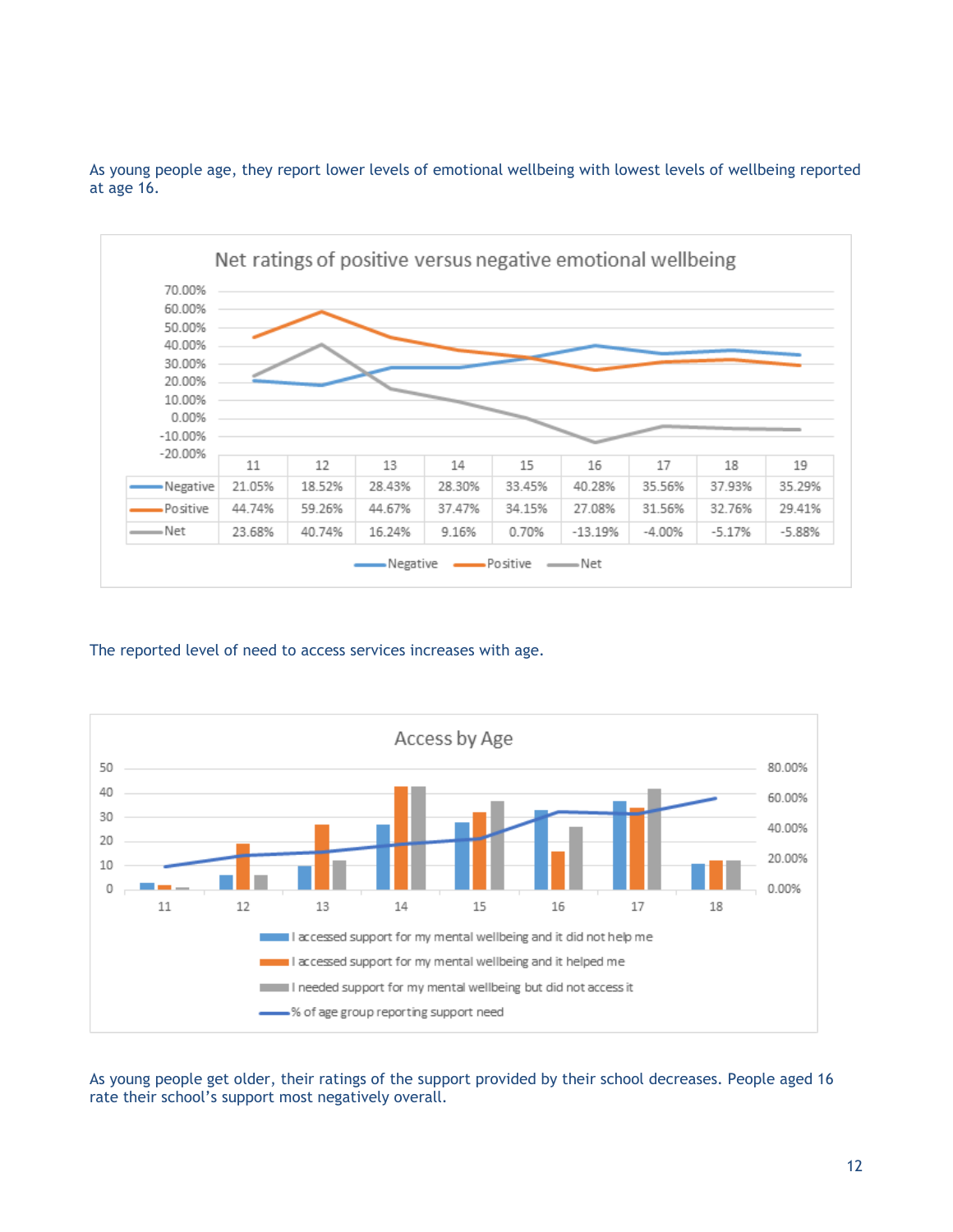

Net ratings are calculated by comparing the number of positive ratings with the number of negative ratings.

#### **Gender**

The sample of respondents closely related to the demographics of the boroughs" young people.

Of those who provided their gender, a lower percentage of males reported needing mental health care. Significantly higher numbers of females, transgender and people describing their gender as "Other", accessed support for mental health and reported poorer experiences of care.

| Have you needed to access mental<br>health care and if so did it help? | Male   | <b>Female</b> | I don't want<br>to say | <b>Transgender</b> | <b>Other</b> |
|------------------------------------------------------------------------|--------|---------------|------------------------|--------------------|--------------|
| I accessed support for my mental<br>wellbeing and it helped me         | 11.30% | 15.16%        | 9.72%                  | 14.29%             | 9.09%        |
| I have not needed support for my<br>mental wellbeing                   | 73.51% | 52.69%        | 69.44%                 | 61.90%             | 63.64%       |
| I accessed support for my mental<br>wellbeing and it did not help me   | 6.75%  | 14.87%        | 5.56%                  | 23.81%             | 18.18%       |
| I needed support for my mental<br>wellbeing but did not access it      | 8.44%  | 17.28%        | 15.28%                 | 0.00%              | 9.09%        |
| % of the sample                                                        | 48.73% | 44.68%        | 4.56%                  | 1.33%              | 0.7%         |
| <b>Total respondents</b>                                               | 770    | 706           | 71                     | 21                 | 11           |

### **Sexuality**

Of all respondents, 10.98% of them described themselves as something *other* than straight. These were combined into a Lesbian, Gay, Bisexual and Other (LGB&O) category to allow for meaningful analysis. Other included Pansexual, Undecided, Asexual and Other. Diversity in this group and low numbers of respondents led to combining this into a single Lesbian (1.96%), Gay (1.20%), Bisexual (6.33%) and other (1.96%).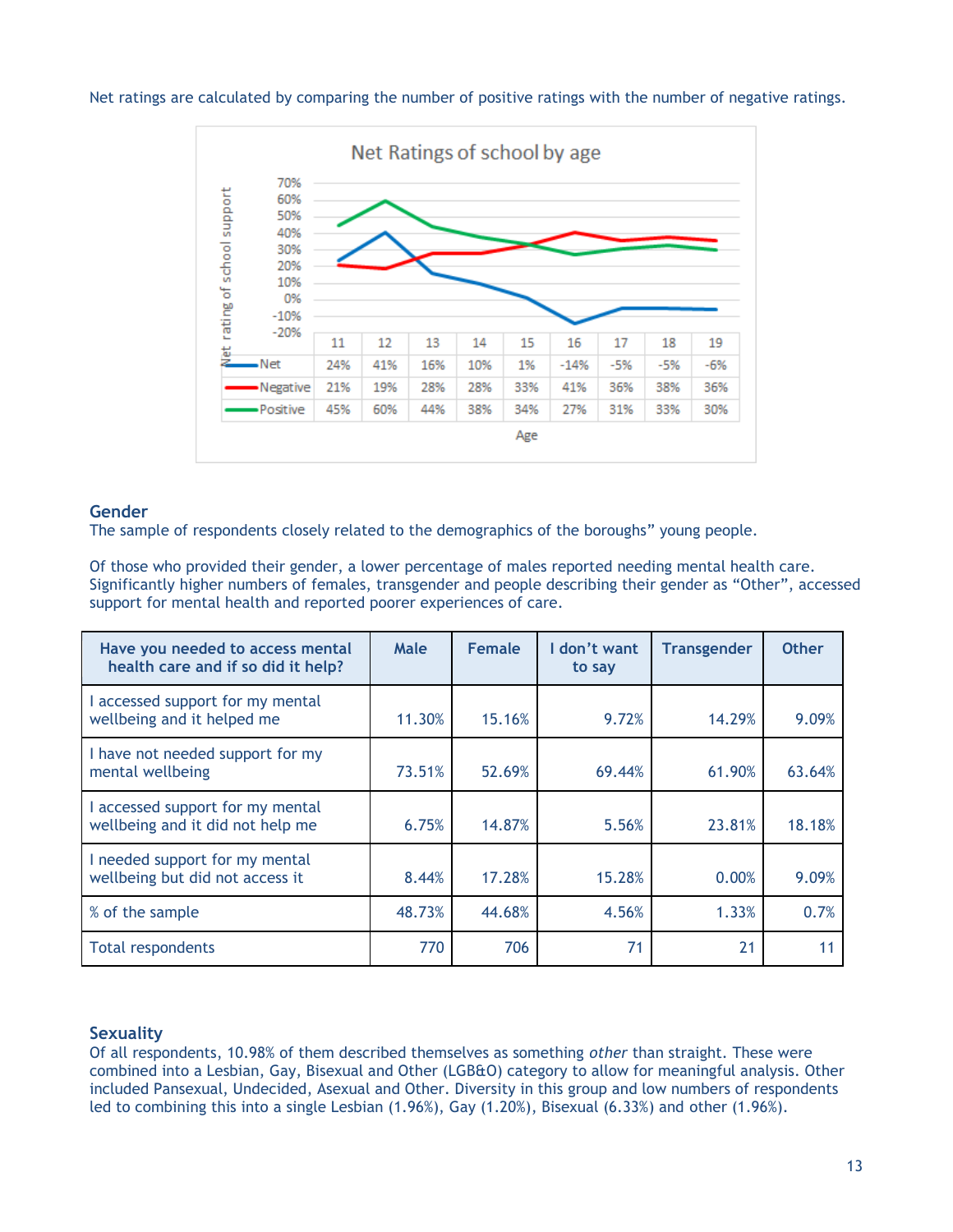A high percentage of LGB&O young people reported that support did not help them or needing support but not accessing it. However, LGB&O young people who accessed support, reported a higher levels of help, compared to straight people. This is against a backdrop of a much higher proportion of people from this group reporting needing support overall.

|                  | Have you needed to access mental health care and if so did it help?      |                                                                    |                                                         |                                                                         |  |
|------------------|--------------------------------------------------------------------------|--------------------------------------------------------------------|---------------------------------------------------------|-------------------------------------------------------------------------|--|
| <b>Sexuality</b> | accessed support<br>for my mental<br>wellbeing and it<br>did not help me | accessed support<br>for my mental<br>wellbeing and it<br>helped me | I have not needed<br>support for my<br>mental wellbeing | I needed support<br>for my mental<br>wellbeing but did<br>not access it |  |
| <b>Straight</b>  | 8.37%                                                                    | 12.60%                                                             | 67.54%                                                  | 11.48%                                                                  |  |
| <b>LGB&amp;O</b> | 25.58%                                                                   | 16.28%                                                             | 35.47%                                                  | 22.67%                                                                  |  |

LGB&O people reported a lower level of emotional wellbeing compared to the average for the overall sample.

|                     | Rating of emotional wellbeing (1 Awful, 5 Perfect) |        |        |        |        |      |
|---------------------|----------------------------------------------------|--------|--------|--------|--------|------|
| Sexuality           |                                                    |        | 3      | 4      | 5      | #    |
| Straight            | 12.44%                                             | 17.70% | 31.50% | 25.20% | 13.16% | 1254 |
| I don't want to say | 15.03%                                             | 16.34% | 32.03% | 24.84% | 11.76% | 153  |
| LGB&O               | 16.28%                                             | 22.09% | 31.98% | 22.67% | 6.98%  | 172  |
| Overall             | 13.11%                                             | 18.05% | 31.60% | 24.89% | 12.35% | 1579 |

## **Disability**

Approximately 7% of respondents reported having disabilities. Net reporting of emotional wellbeing for people with disabilities is positive. However, people with disabilities are more likely to report their emotional wellbeing as "Awful". As it is a small group, it is difficult to say whether this is a trend or a bias in the survey or sample.

|                              | Rating of emotional wellbeing (1 Awful, 5 Perfect) | Number of<br>respondents |                         |        |                 |      |
|------------------------------|----------------------------------------------------|--------------------------|-------------------------|--------|-----------------|------|
| Do you have a<br>disability? |                                                    | $\mathbf{2}$             | $\overline{\mathbf{3}}$ | 4      | $5\phantom{.0}$ | #    |
| I don't want to say          | 24.50%                                             | 22.52%                   | 25.83%                  | 19.87% | 7.28%           | 151  |
| <b>No</b>                    | 10.99%                                             | 18.35%                   | 32.60%                  | 25.02% | 13.04%          | 1319 |
| Yes                          | 22.94%                                             | 8.26%                    | 27.52%                  | 30.28% | 11.01%          | 109  |
| <b>Overall</b>               | 13.11%                                             | 18.05%                   | 31.60%                  | 24.89% | 12.35%          | 1579 |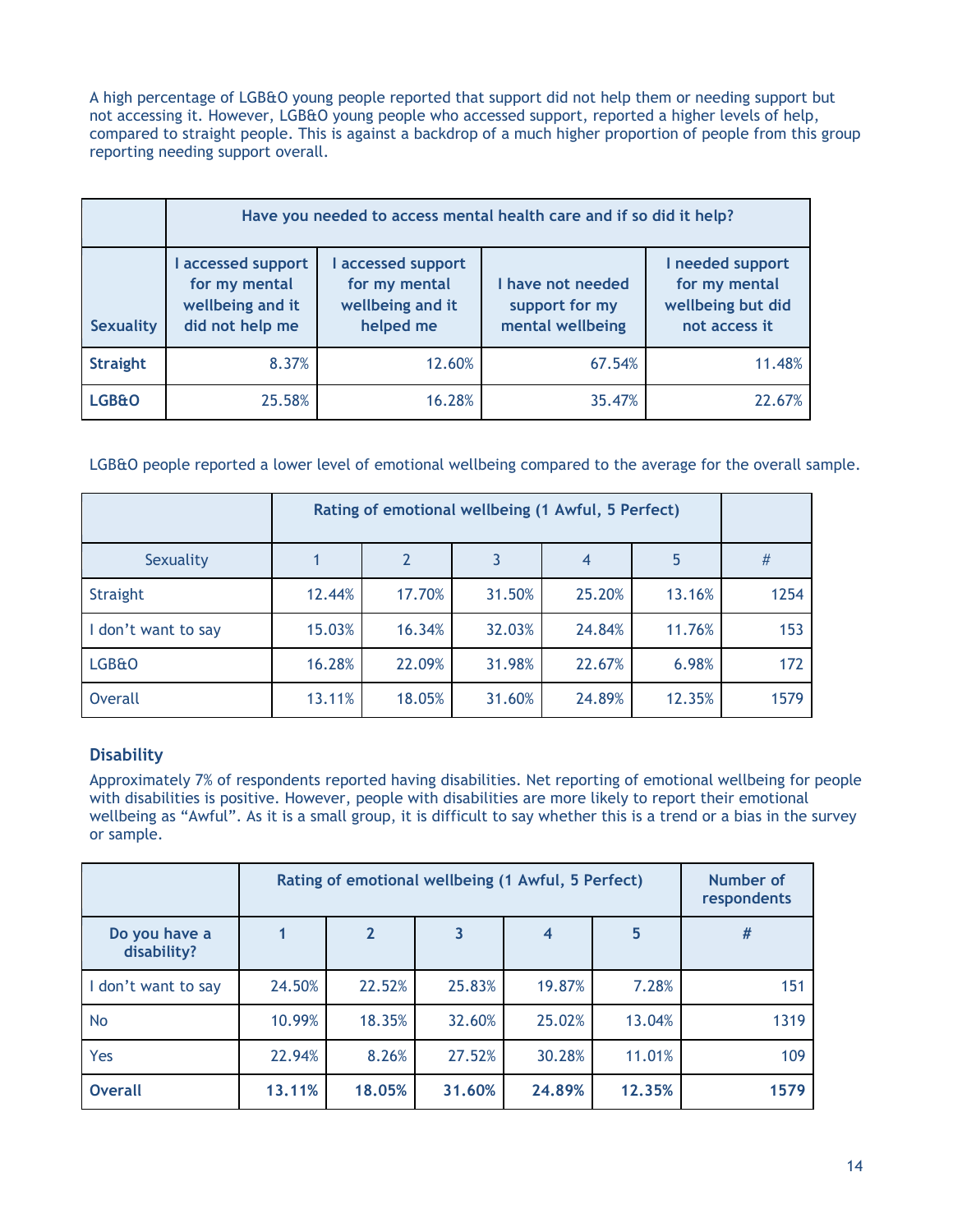### **Ethnicity**

Responses were too diverse, providing bases too small for meaningful analysis of individual ethnicities. As a result, they were combined to create 3 categories. Of all respondents, 66.7% were White British, 20.6% Black or Minority Ethnic (BME), 6.0% White Other.

People of White Other origin reported lower levels of accessing support when they need it and relatively fewer found doing so useful.

|                      |      | Of those who reported needing to access support:                      |                                                                   |                                                                      |  |
|----------------------|------|-----------------------------------------------------------------------|-------------------------------------------------------------------|----------------------------------------------------------------------|--|
| <b>Ethnicity</b>     | #    | accessed support for my<br>mental wellbeing and it<br>did not help me | I accessed support for my<br>mental wellbeing and it<br>helped me | I needed support for my<br>mental wellbeing but<br>did not access it |  |
| <b>BME</b>           | 326  | 27.03%                                                                | 37.84%                                                            | 35.14%                                                               |  |
| <b>White British</b> | 1054 | 31.69%                                                                | 35.58%                                                            | 32.73%                                                               |  |
| <b>White Other</b>   | 95   | 23.81%                                                                | 23.81%                                                            | 52.38%                                                               |  |

#### **Recommendation: target support to those who need care most**

Young women and transgender people report higher levels of need as do people reporting lesbian, gay, bisexual and other sexualities. They are proportionately more likely to need to access services but less likely to get care that they say helps.

# <span id="page-15-0"></span>**Factors affecting emotional wellbeing**

Two out of three young people reported stress, exam pressure and pressure to succeed as factors affecting their emotional wellbeing. These were followed by self-confidence, relationships, pressure to look good, family problems and bullying which were reported by between half and a third of young people.

One in four young people said that LGBT issues were important factors in their emotional wellbeing and around one in five reported prejudice or ethnicity as issues of concern. Only one in seven respondents said that violence was a concerning factor, making it the least commonly reported one.

Whilst the survey took place around exam time, which may have increased the significance of these factors, responses were remarkably consistent across demographic and geographic groupings. Findings were also consistent across experience of accessing services and self-reporting of emotional wellbeing which provides confidence in the strength of these findings.

Thirty-nine respondents provided narrative responses which covered school, peer pressure, sex, drugs, discrimination and disability. A small number of people also referenced topical issues such as the Brexit vote which took place at the time of the survey.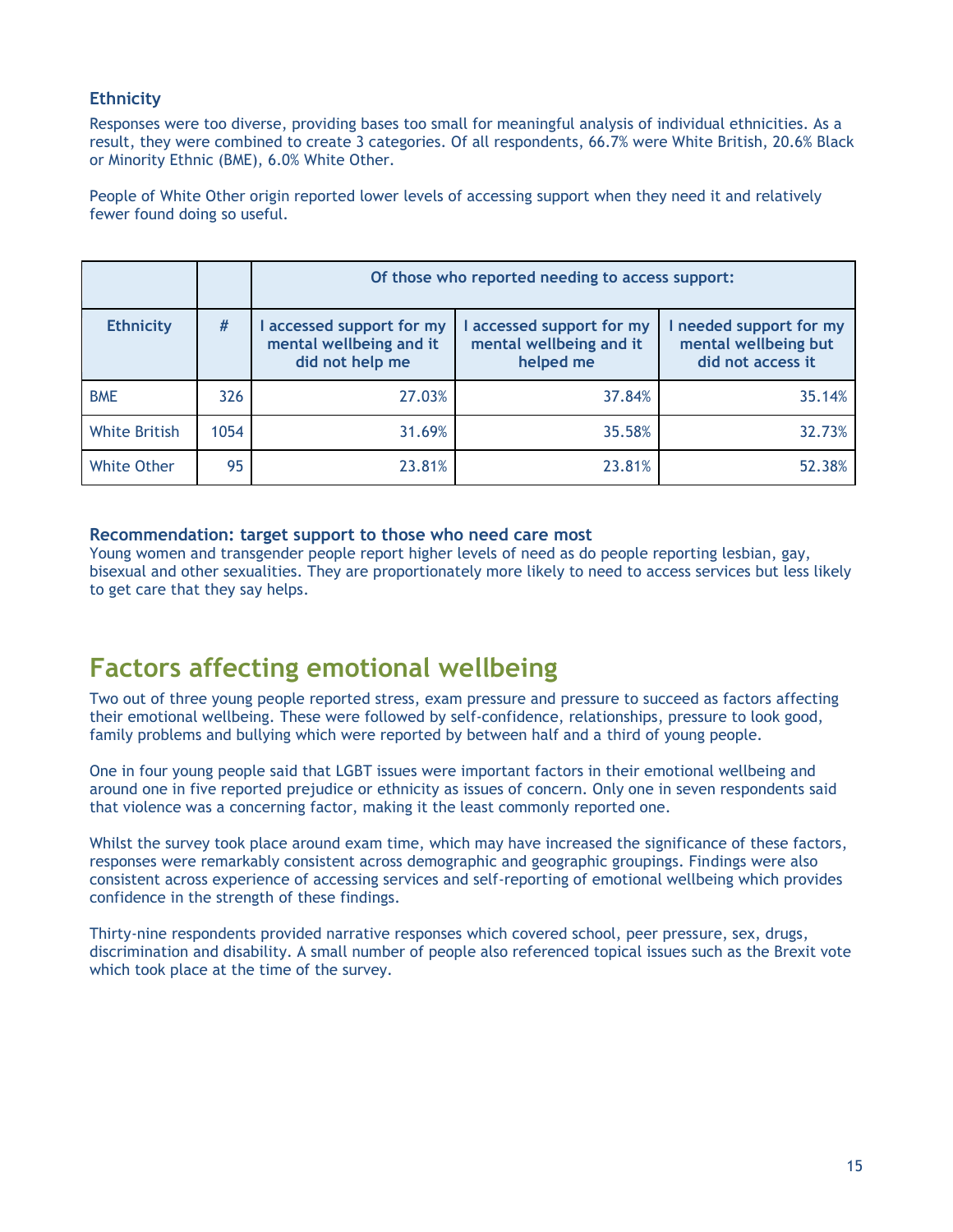# <span id="page-16-0"></span>**Accessing support**

## <span id="page-16-1"></span>**Accessed support but it didn't help**

Almost twice as many people in this group rated their emotional wellbeing negatively (50.00%), compared to those who had accessed support and found it helped, or those who had never needed to access support. Similarly, only 5.36% of people in this group reported their emotional wellbeing as "perfect", compared to other groups.

| Have you needed to access mental<br>health care and if so did it help? |        | $\overline{2}$ | 3      | 4      | 5      | <b>Net</b> | #          |
|------------------------------------------------------------------------|--------|----------------|--------|--------|--------|------------|------------|
| I accessed support for my mental<br>wellbeing and it helped me         | 8.82%  | 18.14%         | 29.41% | 29.41% | 14.22% | 16.67%     | 204        |
| I have not needed support for my<br>mental wellbeing                   | 11.01% | 14.29%         | 32.14% | 27.68% | 14.88% | 17.26%     | 1008       |
| I accessed support for my mental<br>wellbeing and it did not help me   | 20.24% | 29.76%         | 30.36% | 14.29% | 5.36%  | $-30.35%$  | <b>168</b> |
| I needed support for my mental<br>wellbeing but did not access it      | 22.11% | 27.14%         | 32.16% | 15.08% | 3.52%  | $-30.65%$  | 199        |

Compared to young people who had accessed helpful support, those who felt that support didn't help were more likely to be from the LGB&O group (30% vs 15%), transgender or other (24% vs 14%) or aged 16-17 (see Access by Age). Female were also considerably approximately twice as likely as males to be in this group (15% vs 7%).

People who reported needing support but not accessing it were more likely to say that they did not know where to go for help (25% vs 13%), feeling that they couldn't ask for help (37% vs 12%) or that there was nothing that could help them (27% vs 6%). They were also less likely to speak to family members (36% vs 66%), than those who had accessed helpful support.

#### **Recommendation: promote services currently available**

A promotional campaign should be mounted to highlight the benefits of counselling and other services currently available. Young people suggested using Facebook, Instagram and other online tools. Leaflets should also be available in schools and meeting points for young people.

## **Why support did not help**

When the support did not help, young people gave specific reasons such as receiving general advice instead of targeting their specific problems and therapies that were not as effective as expected. They also mentioned the following reasons:

#### **Poor relationships with professionals**

Young people reported that they were not able to connect with their professional and did not feel listened to or taken seriously. Counsellors *"did not understand issues or feelings*" and would repeat the same *"situation again and again"*. In some cases, the poor relationship with therapists resulted in young people dropping out of sessions. Often, young people needed more help and are still experiencing problems.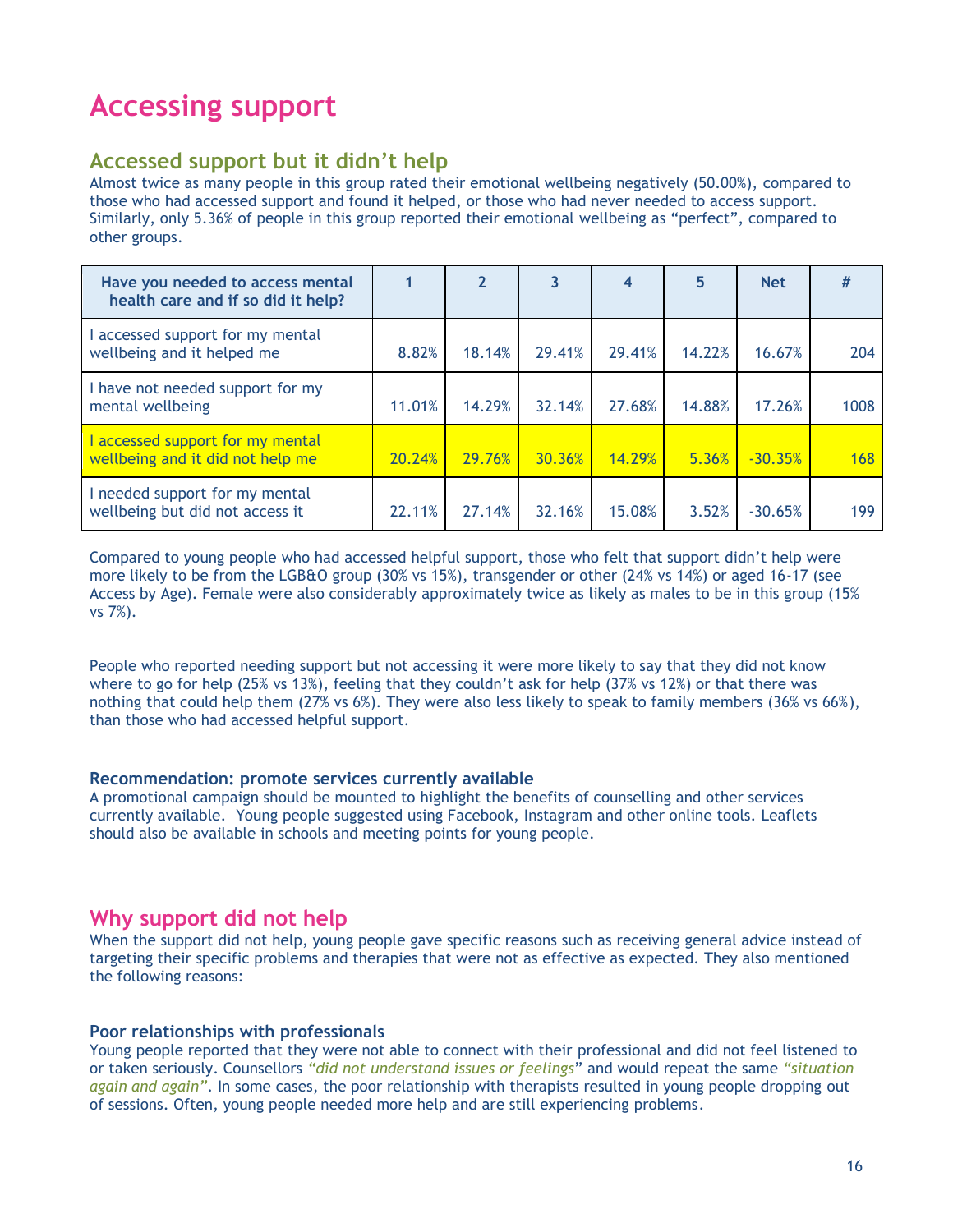*"I did not really progress into anything, just mulled over the same situation and one solution that wasn't really going to work out"*

*"They [counsellors] did not know what they were talking about as they generalised my problem. They were not able to relate, despite the fact they claimed they were a professional there to help people. The system failed"*

*"I didn't respond to the treatment because they repeated the same things which I knew. This bored and irritated me so I did not want to respond"*

*"I have been through many different therapists/psychiatrists with many different types of therapy that I have not found helpful despite my trying hard to access the support. I have felt I have not been listened to or taken seriously until I was in crisis and needed tier 4 intervention which I believe would never had happened had I had sufficient help in Tier 3"*

*"I didn't get on well with my psychologist and it made me reluctant to attend sessions"*

*"Nothing changed about my mental situation and it doesn't seem like it will"*

#### **Recommendation: encourage young people's feedback on their counselling experience**

Some young people *"did not get on"* or could not *"connect"* with counsellors who provided generalised advice, rather than focusing on their specific problems. This should be addressed in order to avoid young people dropping out of therapy. Their expectations of the counselling session, what outcomes to look for, and what input is required should be discussed in advance. There should also be an easy mechanism for young people to feedback their experience anonymously and monitoring of any necessary improvements.

#### **CAMHS threshold and long waiting times**

When young people had sought support from CAMHS, they frequently reported a long waiting time or that they did not meet the threshold. Some told us that they had not received the care needed in a crisis situation.

*"Huge waiting list, so many introductory sessions where I just told my problems over and over again"*

*"There was a long time delay between my initial assessments and being given regular therapy which I found quite a difficult period of time as it is hard to be diagnosed with anorexia then be given no support for a month to recover". The time delay was really difficult and no one in CAMHS service saw to my physical health or gave me any suggestions for re-introduction of foods"*

*"Slow waiting times, poorly organised and poor communication between doctors and therapists, led to a counteractive experience. CBT was successful but I got it after a very long time of struggling with useless services"*

*"CAHMS said I was not depressed enough to meet their threshold. My parents complained. They assessed me and offered just three sessions of education. My parents complained. I am being seen monthly for 20 minutes by a psychiatrist as they have a five months waiting list for therapy, and this is meant to be a crisis acute service"*

*"I've applied for an appointment with the college counsellor and still haven't heard a reply back. I just feel like a burden. No one's helping and I did try. What's the point now? Either you're put on a waiting list or passed onto someone else. You only get real immediate help once you start attempting suicide"*

*"I was referred to CAMHS by my GP, GOSH and school on three separate occasions but all my referrals were denied by CAMHS"*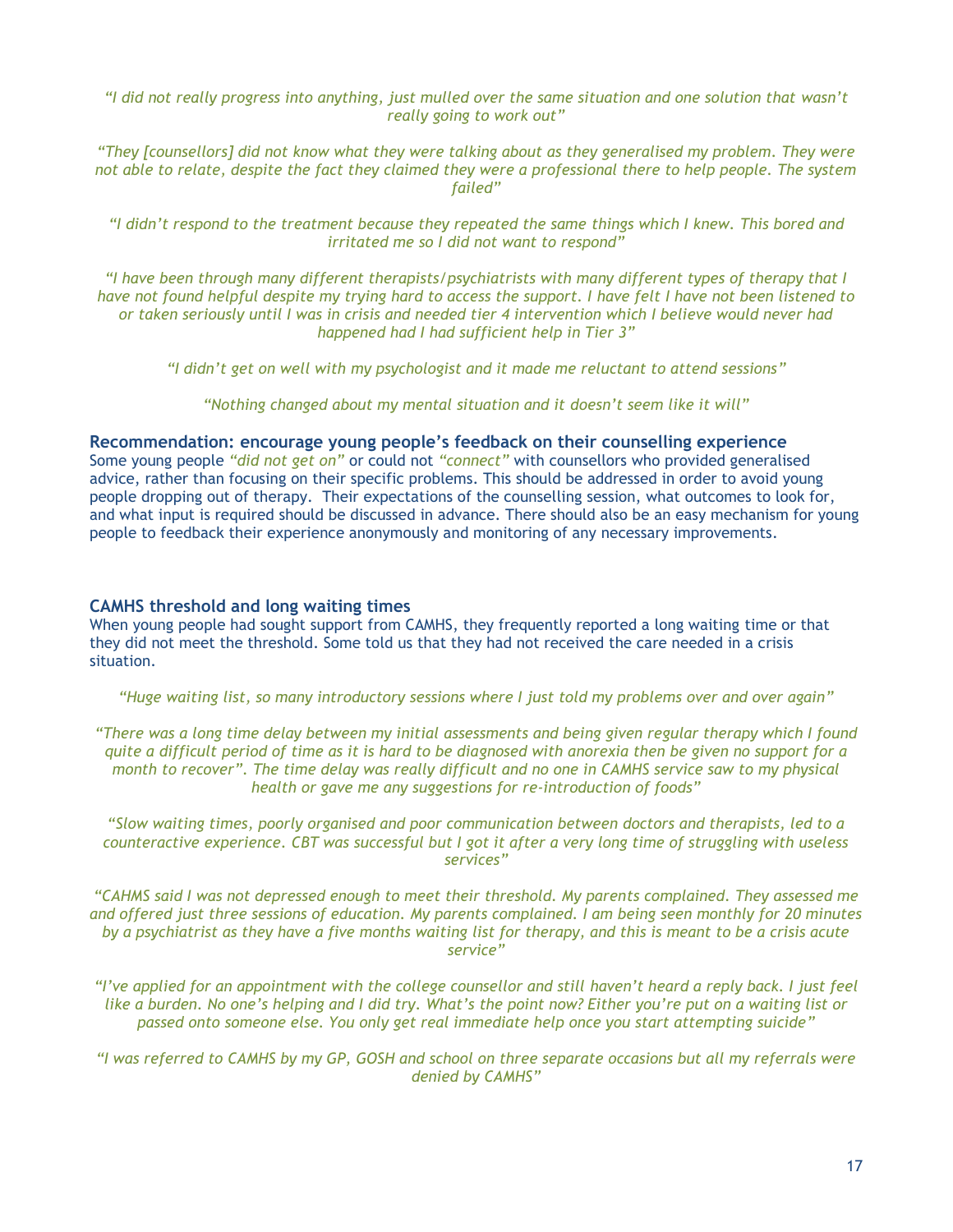*"CAHMS act like what they do is good. They have NO crisis service and no duty worker. Their only advice if there is a crisis (day or night) is to go to A and E. They don't even help with crises during the day when they are open!"*

#### **Recommendation: address CAMHS threshold and long waiting list**

The long-time delay between initial assessment and treatment received as well as the long waiting list need to be addressed. They both resulted in a negative experience of the support currently available. A solution could be found by either reviewing the criteria for CAMHS or providing support for those in need but who do not meet the criteria.

## <span id="page-18-0"></span>**Needing support for wellbeing but didn't access it**

This group accounts for 12.6% of all respondents (199 individuals) and is very similar in terms of negative reporting of emotional wellbeing to the group who sought support but felt it did not help (168 individuals, 10.6% of sample).

Nearly half (49.25%) of respondents in this group rated their wellbeing negatively, around twice as many compared to people in the groups who had accessed support that helped (26.96%) or had never needed to access support (25.30%). Only 3.52% of people who needed support but did not access it reported their emotional wellbeing as "perfect".

| Have you needed to access mental<br>health care and if so did it help? |        | 2      | 3      | $\boldsymbol{4}$ | 5      | <b>Net</b> | #    |
|------------------------------------------------------------------------|--------|--------|--------|------------------|--------|------------|------|
| I accessed support for my mental<br>wellbeing and it helped me         | 8.82%  | 18.14% | 29.41% | 29.41%           | 14.22% | 16.67%     | 204  |
| I have not needed support for my<br>mental wellbeing                   | 11.01% | 14.29% | 32.14% | 27.68%           | 14.88% | 17.26%     | 1008 |
| I accessed support for my mental<br>wellbeing and it did not help me   | 20.24% | 29.76% | 30.36% | 14.29%           | 5.36%  | $-30.35%$  | 168  |
| I needed support for my mental<br>wellbeing but did not access it      | 22.11% | 27.14% | 32.16% | 15.08%           | 3.52%  | $-30.65%$  | 199  |

People defining their sexuality as LGB&O were twice as likely as straight people to have needed support and not accessed it.

|                  | accessed support<br>for my mental<br>wellbeing and it<br>did not help me | accessed support<br>for my mental<br>wellbeing and it<br>helped me | I have not needed<br>support for my<br>mental wellbeing | I needed support for<br>my mental wellbeing<br>but did not access it |
|------------------|--------------------------------------------------------------------------|--------------------------------------------------------------------|---------------------------------------------------------|----------------------------------------------------------------------|
| Straight         | 8.37%                                                                    | 12.60%                                                             | 67.54%                                                  | 11.48%                                                               |
| <b>LGB&amp;O</b> | 25.58%                                                                   | 16.28%                                                             | 35.47%                                                  | 22.67%                                                               |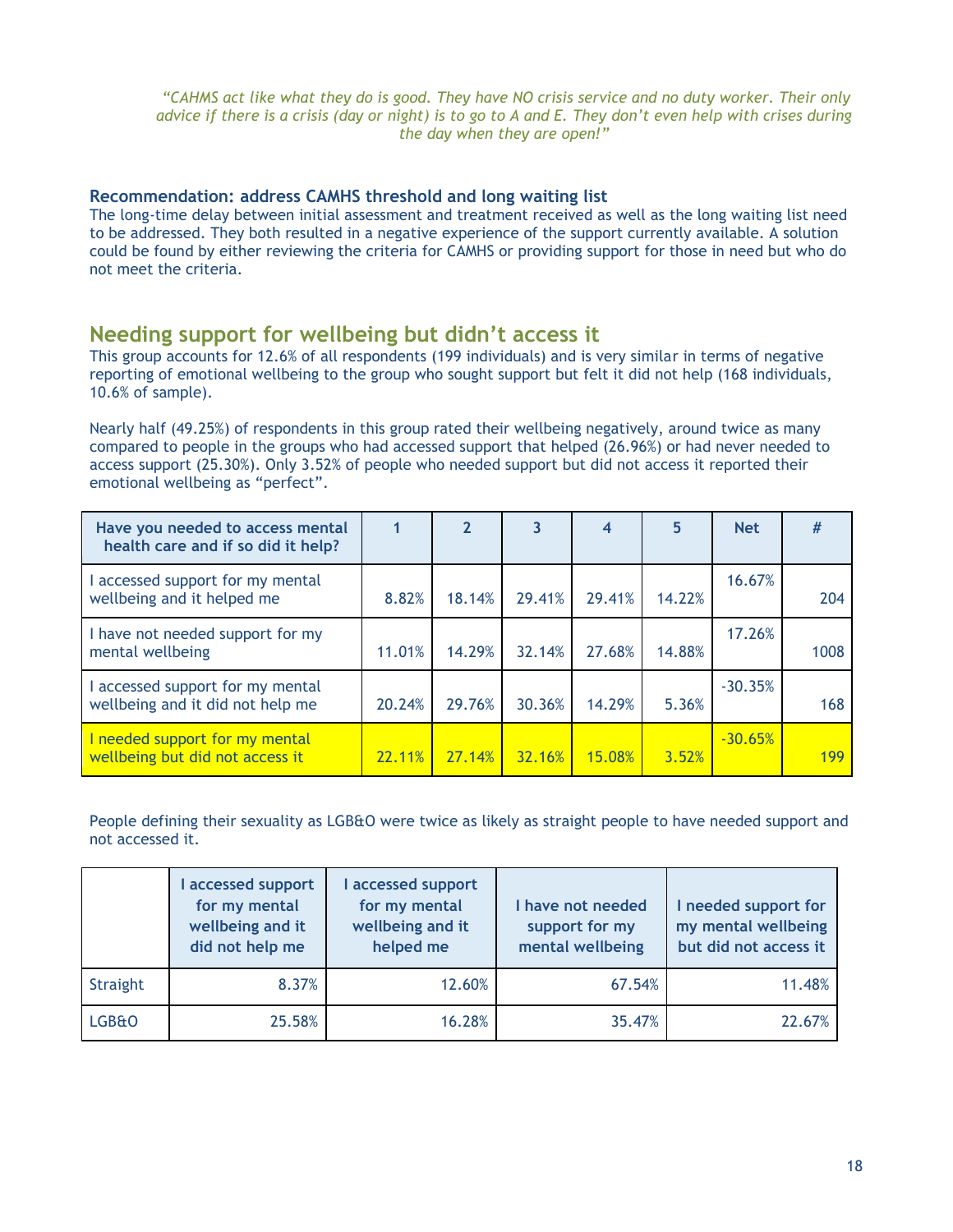52.38% of people from White other backgrounds who needed support did not access is compared with 32.73% White British and 35.14 BME.

|                      | I accessed support for my<br>mental wellbeing and it<br>did not help me | accessed support for my<br>mental wellbeing and it<br>helped me | I needed support for my<br>mental wellbeing but did<br>not access it |
|----------------------|-------------------------------------------------------------------------|-----------------------------------------------------------------|----------------------------------------------------------------------|
| <b>BME</b>           | 27.03%                                                                  | 37.84%                                                          | 35.14%                                                               |
| <b>White British</b> | 31.69%                                                                  | 35.58%                                                          | 32.73%                                                               |
| <b>White Other</b>   | 23.81%                                                                  | 23.81%                                                          | 52.38%                                                               |

## **Why young people did not access support**

Of all respondents, 44% reported that they didn't feel they could ask for help and 19% felt there was nothing that could help them. Another 30% were "not sure what to do" or "where to turn to". Other reasons often mentioned were:

#### **1. Stigma attached to mental health**

Young people felt embarrassed or scared of being judged negatively (or even criticised) if their classmates, friends or parents knew that they sought help. They were afraid of the consequences and clearly concerned about the lack of confidentiality.

*"I was afraid it would appear on my records"*

*"I was too scared and worried about what people would think"*

*"I felt that people would judge me if I told them. My mum would make a massive deal out of it and make me feel worse"*

*"Once you seek help, people start making assumptions about you. Therefore, I chose to keep to myself and suffer in silence"*

*"I felt I would be judged, criticised if my other classmates heard it"*

*"I couldn't tell anyone about my problems. Even if I did, my friends would ignore them and not help me solve [them]"*

*"When seeking help, professionals say that everything is confidential. However that is a lie. Everything gets told to our parents/teachers, even the things we do not wish them to know"*

*"I've had friends that have asked for help from school and the teachers ended up breaching their confidentiality and telling their parents things that they weren't comfortable with them knowing. It's made me feel as though adults don't understand and aren't willing to take mental health seriously in the fact that they don't respect us and our preferences towards how we want to ask for help"*

#### **2. Feeling that problems were not serious enough or not being taken seriously**

Data shows that 19-27% of young people who did not get the support they needed, reported that they did not feel that there was anything that could help them. Some young people felt that they didn't want to seek help because their problem was not very severe and would either be a "burden" or would "waste people's time". Others, feared not to be believed or taken seriously.

*"I didn't feel like my problem was important enough"*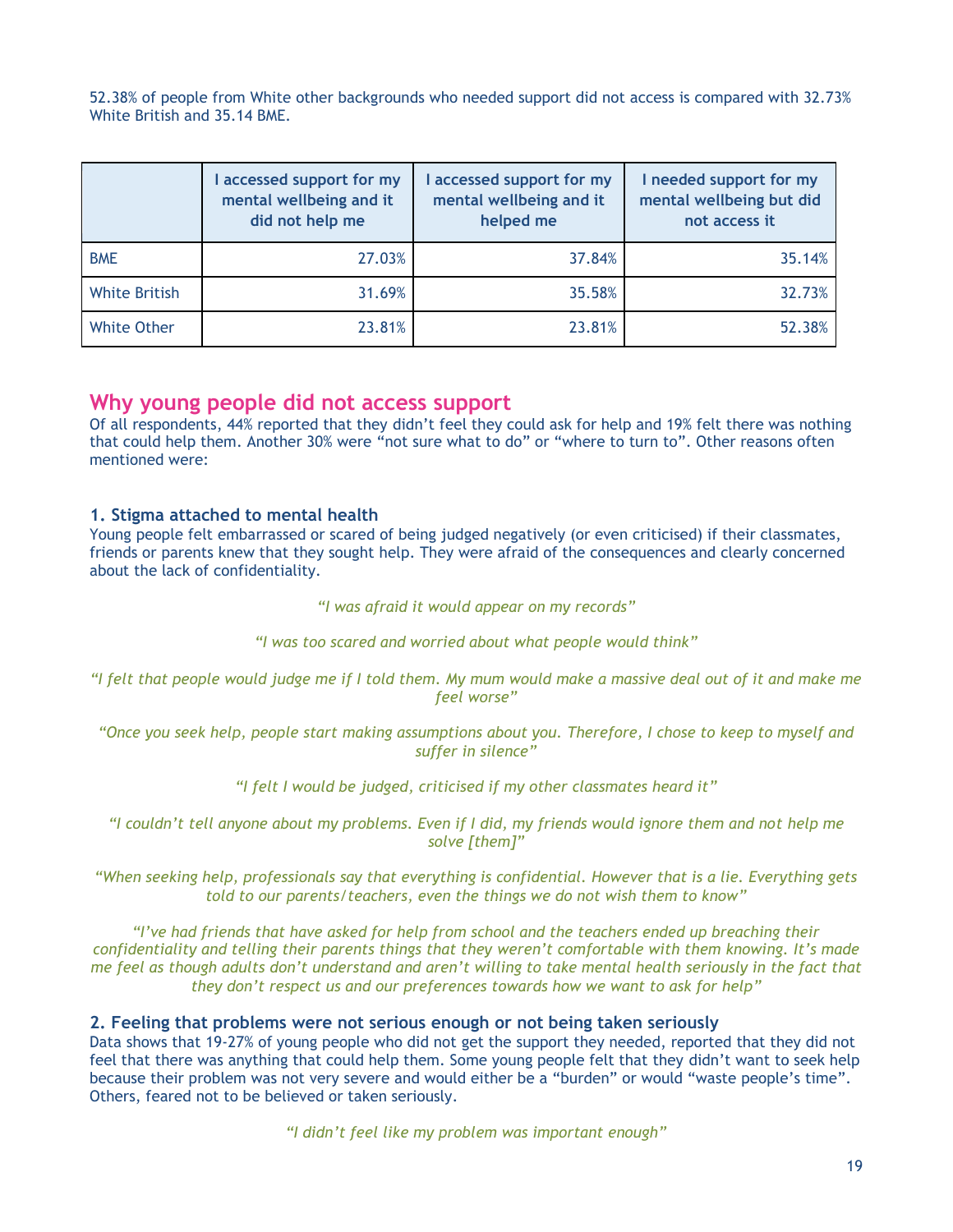*"I was worried that the situation wasn't that important and that there were more important things for people to be dealing with"*

*"I didn't think the problem I have is worth someone's time. I can cope with it"*

*I haven't been diagnosed with anything, so I don't want to seem like I'm faking. I don't think the problem I have is worth someone's time. I can cope with it. I don't want to seem like I'm being selfish by talking"*

*"I did not feel that I would be taken seriously if were to seek help" "The people I talked to did not believe my situation"*

*"People would just stay get over it"*

#### **Recommendation: address stigma**

Set up a campaign to combat the stigma attached to mental health problems, with a clear message that it is perfectly acceptable to talk about a mental health issue as it is with a physical problem and that no issue is too small to talk about. This would help overcome young people's fear about being judged negatively if friends, families or school mates and teachers found out that they looked for help about mental health problems.

## <span id="page-20-0"></span>**Accessed support and it was helpful**

Almost 13% (12.92%) of respondents (204 individuals), reported that accessing support was helpful. People in this group reported positive wellbeing overall that was comparable to those who had never needed to access support.

| <b>Row Labels</b>                                                    |        | $\overline{2}$ | 3      | 4      | 5      | <b>Net</b> | #    |
|----------------------------------------------------------------------|--------|----------------|--------|--------|--------|------------|------|
| accessed support for my mental<br>wellbeing and it helped me         | 8.82%  | 18.14%         | 29.41% | 29.41% | 14.22% | 16.67%     | 204  |
| I have not needed support for my<br>mental wellbeing                 | 11.01% | 14.29%         | 32.14% | 27.68% | 14.88% | 17.26%     | 1008 |
| I accessed support for my mental<br>wellbeing and it did not help me | 20.24% | 29.76%         | 30.36% | 14.29% | 5.36%  | $-30.35%$  | 168  |
| I needed support for my mental<br>wellbeing but did not access it    | 22.11% | 27.14%         | 32.16% | 15.08% | 3.52%  | $-30.65%$  | 199  |

BME and White British young people are more likely than White Other to report accessing support that helped them. Reporting of accessing support that helped across other demographic groups was relatively consistent.

#### **Informal support**

Talking to someone they trusted was key to help young people feel better and 66% of respondents spoke to a friend and/or a family member - a clear demonstration of the value of informal support:

*"I have spoken to my parents and close friends to ask for help and support. It was helpful because I wasn't alone and I had a chance to tell them about the difficulties and worries in my life"*

*"I asked a family member to help me and it really worked"*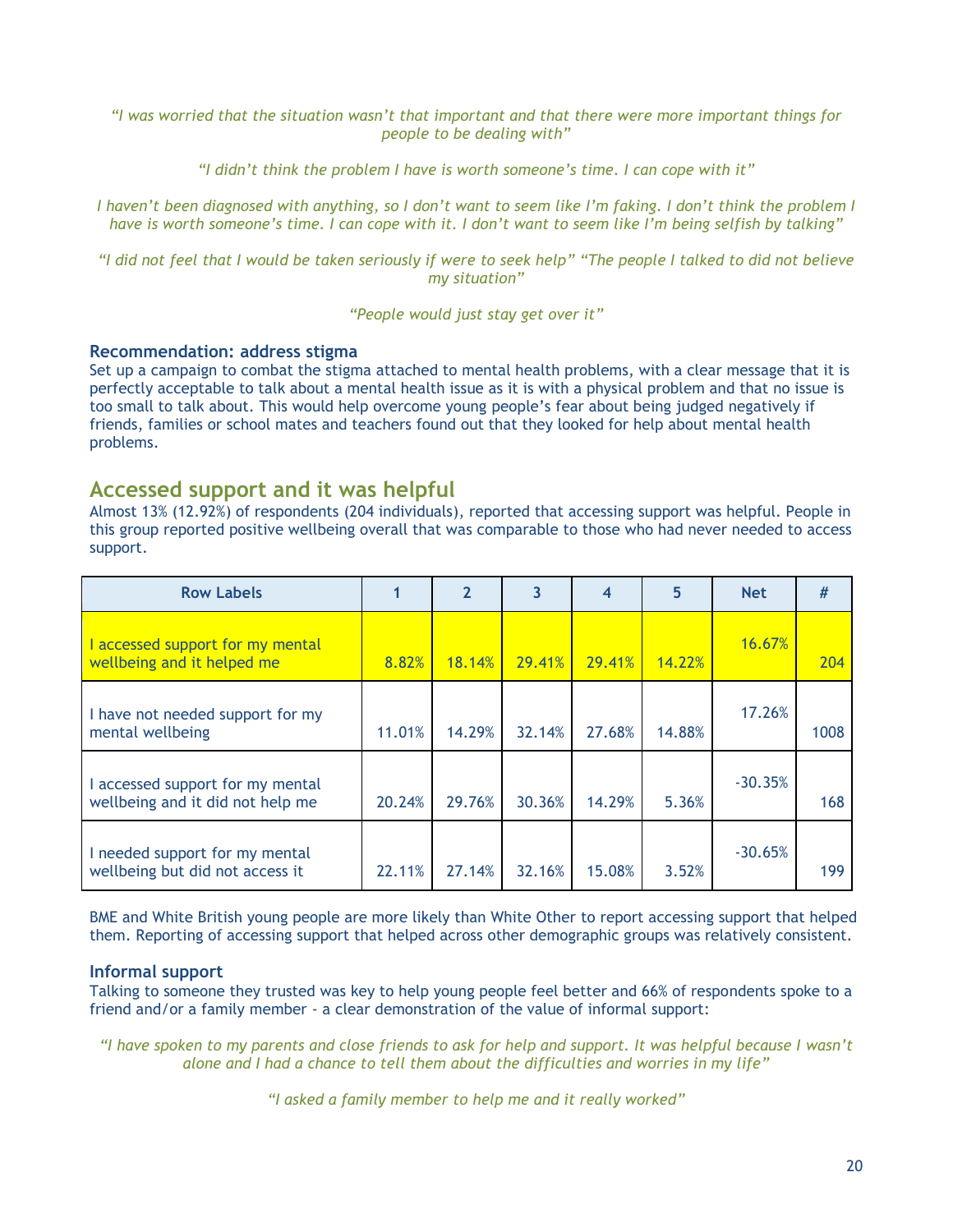#### *[Talking to] friends and family was a safe space to get advice from people who knew me and were not judgemental in any capacity"*

*"Family therapy helped us to be closer"*

*"I spoke to friends who were also stressed and chilled out to calm ourselves down"*

#### **Counselling**

Of all young people who sought help, 30% reported that they would access counselling. Those who found that counselling worked, told us that it was a very effective way of talking about their problems anonymously and in a safe environment. This enabled them to discuss their fears and depression, manage their anger, and increase their self-confidence. Respondents spoke positively about support from Off the Record (in Richmond), ChildLine, Mind and the Samaritans. Feedback included:

*"Psychotherapy and counselling [were good]. It is different to talking to family and friends as they are impartial but still caring"*

*"Counselling helped me find the root of the problems and tackle them"*

*"Anonymous speaking to ChildLine helped me cope with family issues and express myself in a safe environment"*

*"Counselling (Off the Record), helped me to work through my problems and worries in a safe environment"*

#### **Professional support**

Some people who had positive experiences of receiving help talked about professional support:

*"A psychiatrist has helped me better understand why I feel the way I do, and use techniques from the CBT to help combat certain feelings"*

*"I had been on [anti-depressants] for around 14 months… and now I don't take them any more due to my support worker who works for AFC"*

*"I had therapy/anger management and it helped me realise many things and also it was nice to express my feeling to somebody who I felt like I could trust and who was very sensitive with me. For example, some days if I didn't feel like talking, if I wanted, [I could] paint something or play a game. I found that sometimes by putting your emotions into something creative is really helpful and I have used this technique ever since"*

#### **Online support**

Online support was popular with 34% of young people. Young people reported that online videos and websites helped them looking for ideas on how to improve their emotional wellbeing

*"Online forum [helped] because a lot of people of my age were on it and other people went through it and wanted to help others"*

#### **Recommendation: provide an online interactive counselling service**

Young people reported that support should be available through online counselling, websites and chat rooms, all regarded as a safe and confidential environment where they can discuss their issues anonymously.

## <span id="page-21-0"></span>**Schools**

We asked respondents to indicate their school. Overall, 51 schools are represented in this report across Richmond, Kingston and from outside of these areas.

Analysis of data by school or borough in which the school is based is not within the scope of this project and would not have been meaningful as the number of responses per school was low.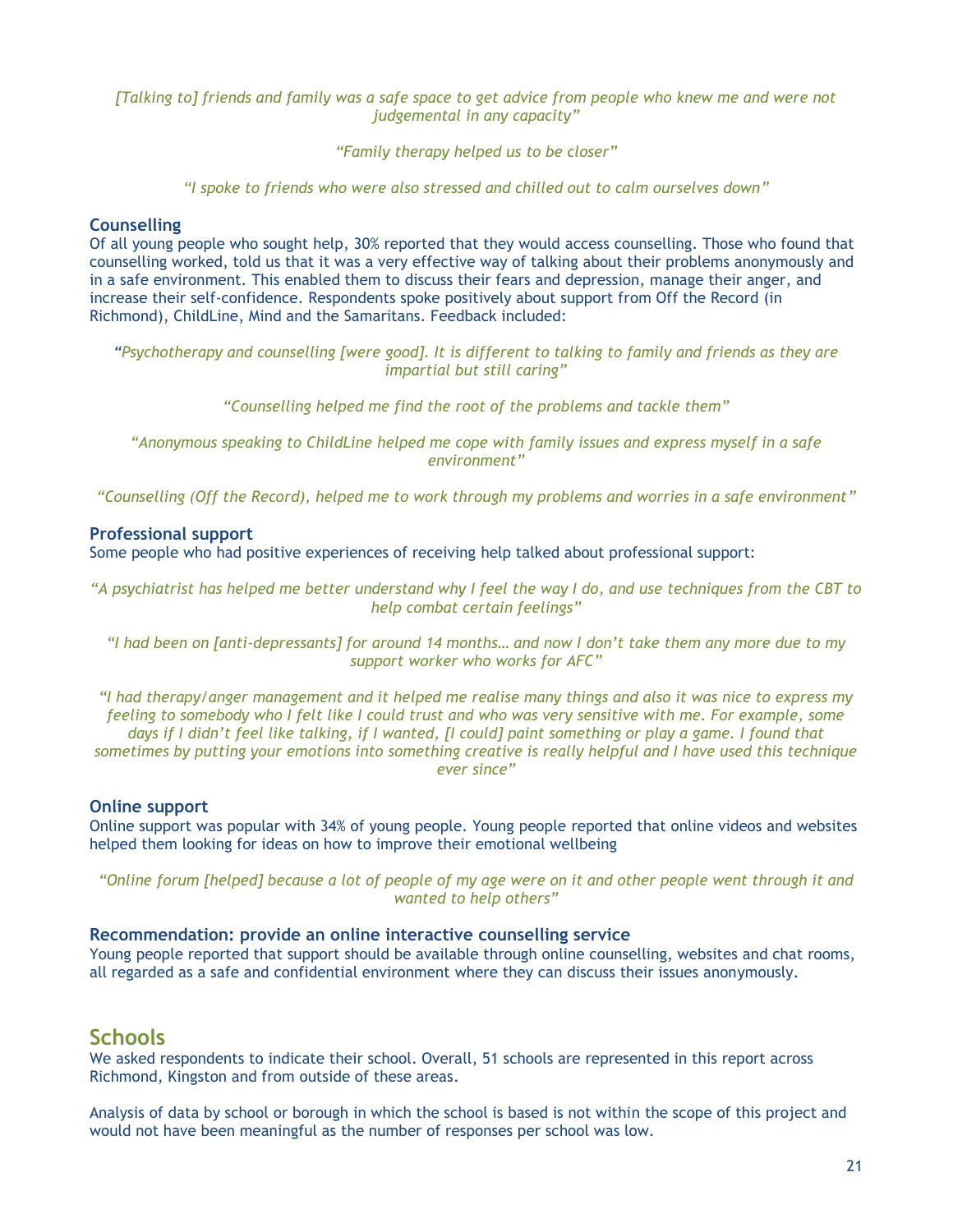| <b>Responses</b>            | Out of area | <b>Kingston</b> | (blank) | <b>Richmond</b> | <b>Grand Total</b> |
|-----------------------------|-------------|-----------------|---------|-----------------|--------------------|
| <b>Individual Responses</b> | 47          | 110             | 382     | 1041            | 1580               |
| Number of Schools           | 15          | 21              | N/A     | 15              |                    |

#### **Mental health awareness and support in schools**

We asked people to tell us what support was available in their schools.

| What support is available at your school?         |     | %   |
|---------------------------------------------------|-----|-----|
| Mental Health / wellbeing PHSE lesson             | 839 | 53% |
| Counsellor                                        | 828 | 52% |
| Support from a teacher or another member of staff | 768 | 49% |
| Mental health support from School nurse           | 598 | 38% |
| Peer support                                      | 590 | 37% |
| School assembly about mental health/ wellbeing    | 560 | 35% |
| Pastoral support                                  | 433 | 27% |
| Online support                                    | 269 | 17% |
| Mental health support from health link workers    | 156 | 10% |

Young people also described the kinds of mental health promotion and services available to them amongst positively, averagely and negatively rated schools. These included:

- *PHSE lessons*
- *Mindfulness lessons,*
- *Wellbeing courses,*
- *Talks in assemblies*
- *Support staff including student support service, safeguarding teachers, counsellors and nurses*
- *Activities that promote wellbeing such as sport*
- "Pupil Support Zone (in school)"

# <span id="page-22-0"></span>**School environment and staff**

#### **Supportive environment**

Many young people reported the importance of effective mental health promotion in schools. Data analysis shows that 48% of respondents identified the importance of greater information in school about ways to maintain and/or improve emotional wellbeing.

Young people who rated their school positively, frequently commented on the friendly and supportive environment and praised them for taking mental health seriously.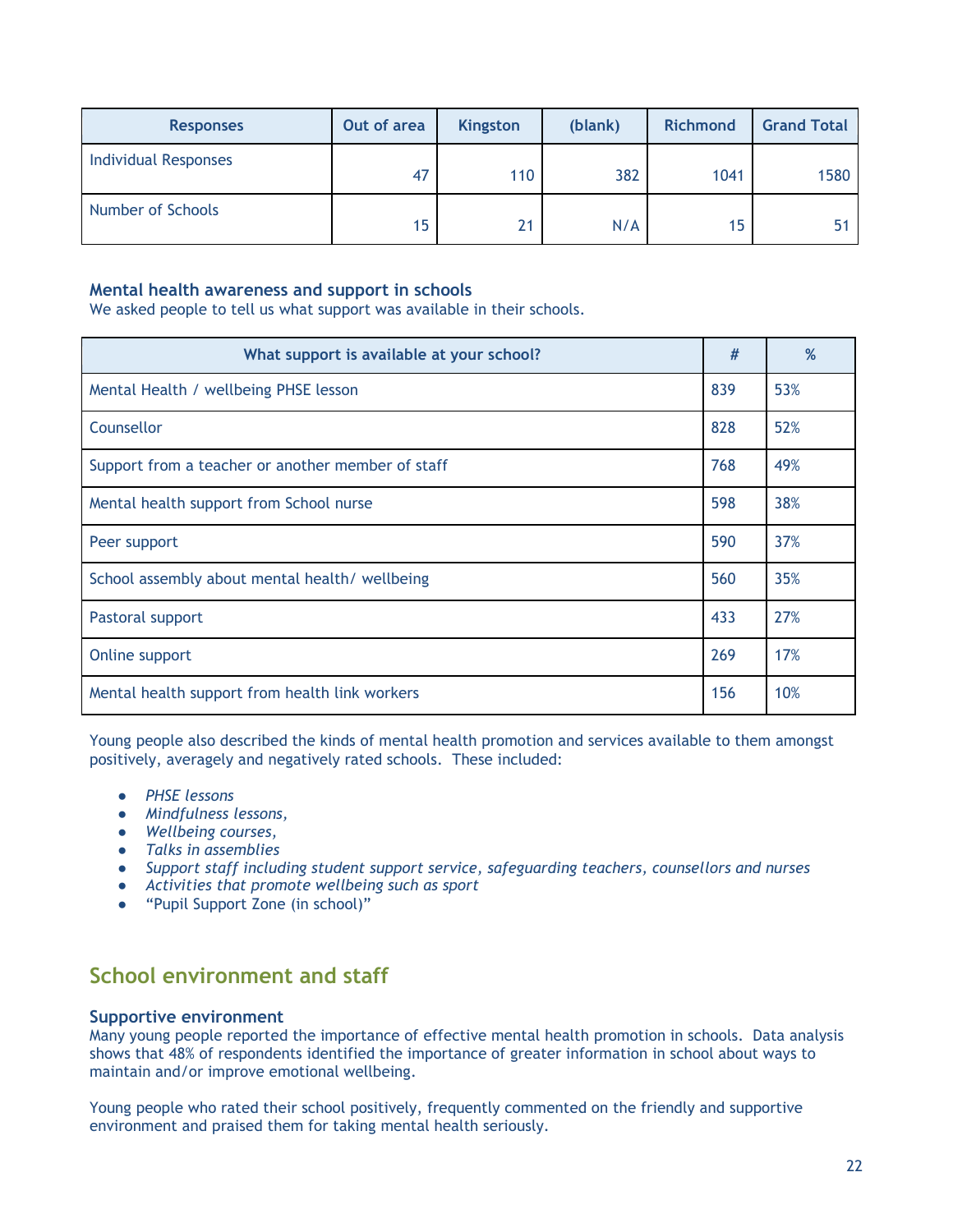Helpful and understanding school staff were also cited as having a positive impact on young people's ability to cope with emotional problems.

*"It is a friendly environment and gives us positive messages"*

*"Really good network between parents, tutors and teachers, just generally an understanding environment"* 

*"I believe that all of the staff working at my school will not allow poor emotional wellbeing in a pupil to go unnoticed and once an issue has been flagged up, there is a very good body of counsellors and teachers both on and off site that are happy to aid those in need of help and assistance and do so extremely effectively"*

*"It is a caring community and it's quite a nice environment to be a part of"*

*"Welcoming and helpful adults around the school"*

#### **Need for increased focus on mental health**

Where people rated their schools poorly they spoke about their school's relative indifference to mental health. They spoke about the need for more to be done to promote awareness of mental health and to offer support.

*"I cannot think of almost any examples of how the school has supported me to have a good emotional wellbeing"*

*"They pretend they have all of the above when in reality they do not"*

*"School doesn't do much, they don't even cover the subject. They just don't promote this issue enough"*

*"Mental health is hardly talked about in school which leaves lots of students feeling unsure, isolated and confused about who to talk to."*

*"Many teachers and adults simply do not understand these mental issues, and can therefore be very dismissive or unhelpful, or simply view you as "weak" rather than having a certain difficulty"*

#### **Recommendation: raise awareness and open discussion around mental health**

All members of school staff and students should receive awareness training in mental health. Schools could facilitate this by organising mental health workshops where teachers and students attend. These could be interactive and involve discussions and participation to encourage open and frank discussions about school life, challenges and ideas of how to support better mental health.

Students and staff should be asked for their ideas on how they feel they can support a positive, understanding environment. Students should play an active part in designing the school support services to ensure it is effective and meets their needs.

#### **Supportive staff**

Young people who rated their schools positively talked about speaking to a trusted teacher or professional and found the support they received very useful. The qualities of supportive staff most commonly mentioned were:

*"Always have time to talk", "Welcoming", "Helpful", "Caring", "Understanding", "Really open", "Relatable", "Trustworthy", "Make you feel comfortable", "Provide great advice".*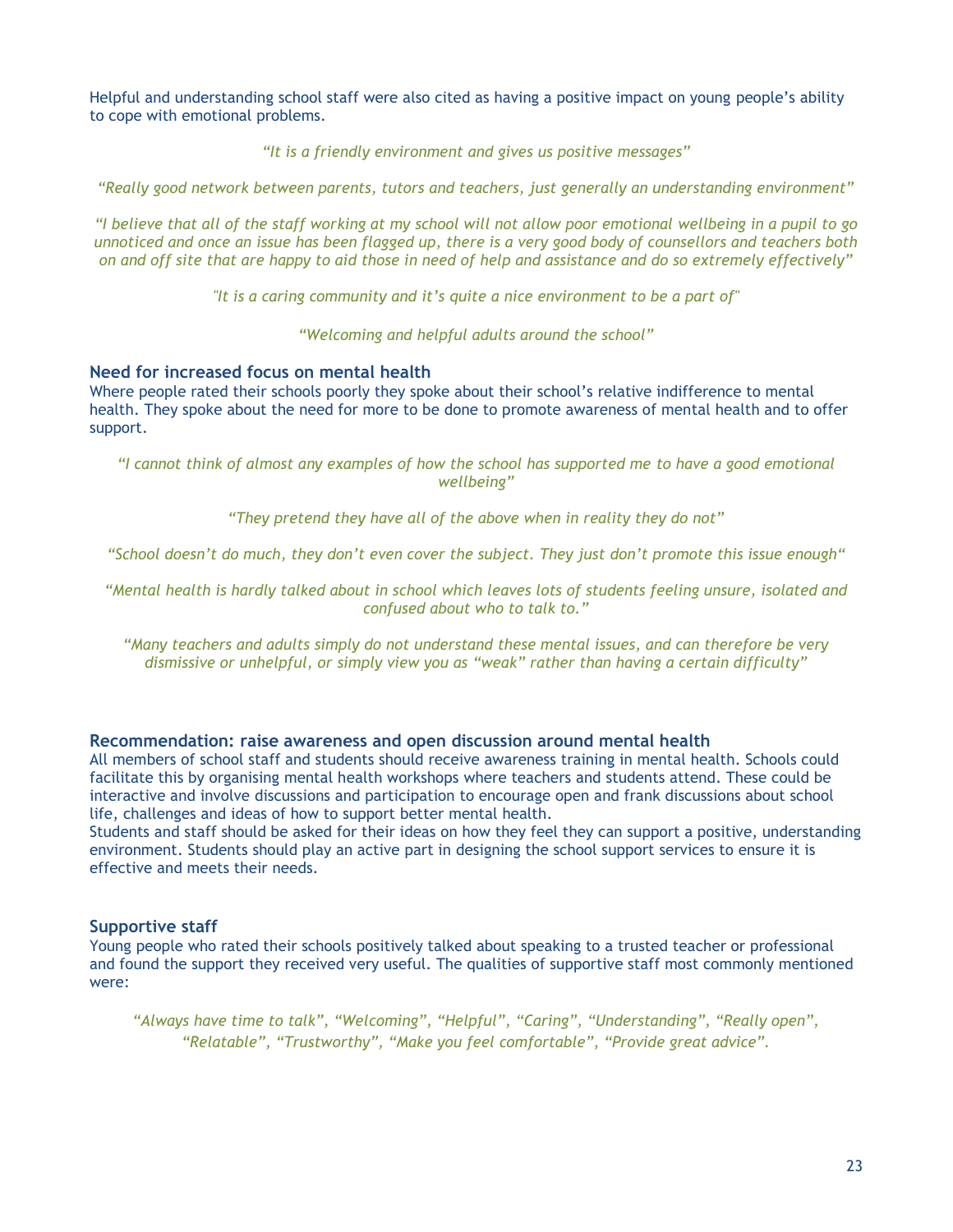Teachers in particular, were commonly cited as providing the vital support and, crucially, someone easily on hand to talk to:

*"I have the best teacher, very kind and possibly they have overcome what we have been through"* 

*"Staff members are extremely supportive, but some others are terrible at supporting young people"*

*"They watch over their pupils carefully and make it clear that they will always be open to help you"*

*"School staff are helpful, didn't judge and listened"*

*"Speaking to a teacher I trusted definitely helped me start getting help"*

*"I spoke to a teacher at school which really helped me and eventually went to see a GP, who referred me to a psychiatrist"*

Some respondents mentioned external professionals situated within the schools including school nurses and counsellors.

*"The counsellors have a lot of experience and have dealt with a variety of issues. Their responses always help me see things logically and realistically. In general, my tutors were also very easy to talk to and the college has quite a friendly, non-judgemental environment. These all contribute to a good emotional wellbeing"*

*"The school gives us a general overview of how to handle emotional wellbeing and, generally, how to prevent such things as depression. They also have the "zone" where people can be dealt with personally but sometimes people can be too scared to go there."*

*"I have attended school counselling which was partially successful in giving me mindful calming techniques and getting my problems off my chest"*

*"My school nurse helped me when I was going through depression and it was helpful because I had someone to talk to and go to, whenever I needed"*

#### **Poor experiences of staff**

Conversely young people who rated their schools poorly frequently commented on the varying attitudes of teachers and staff, and how this could negatively impact their emotional wellbeing. Many young people said that school staff could be unapproachable, or not understanding nor sympathetic of mental health issues that students experienced. They said that teachers should have an awareness of people's mental health as this should not be a role left to pastoral workers. People commonly highlighted that they want to be listened to properly, they feel this is not currently the case.

*"A particular teacher makes my anxiety worse and she often shouts at me in class and makes me feel much dumber within lessons. This makes me feel worse about myself and makes me more paranoid. Have more anxiety and panic attacks when I'm at home"*

*"A school counsellor is available but, other than this, the school is not good at dealing with emotional issues, for example people who self-harm or with eating disorders"*

*"I got kicked out the Zone (a place used for Mental Wellbeing) because I was wallowing. My school told me it was all in my head"*

*"I do feel that it is hard to confide in teachers because they are seen as distant and unapproachable. It's hard to talk to some about feelings when they often hurt your feelings by telling you off"*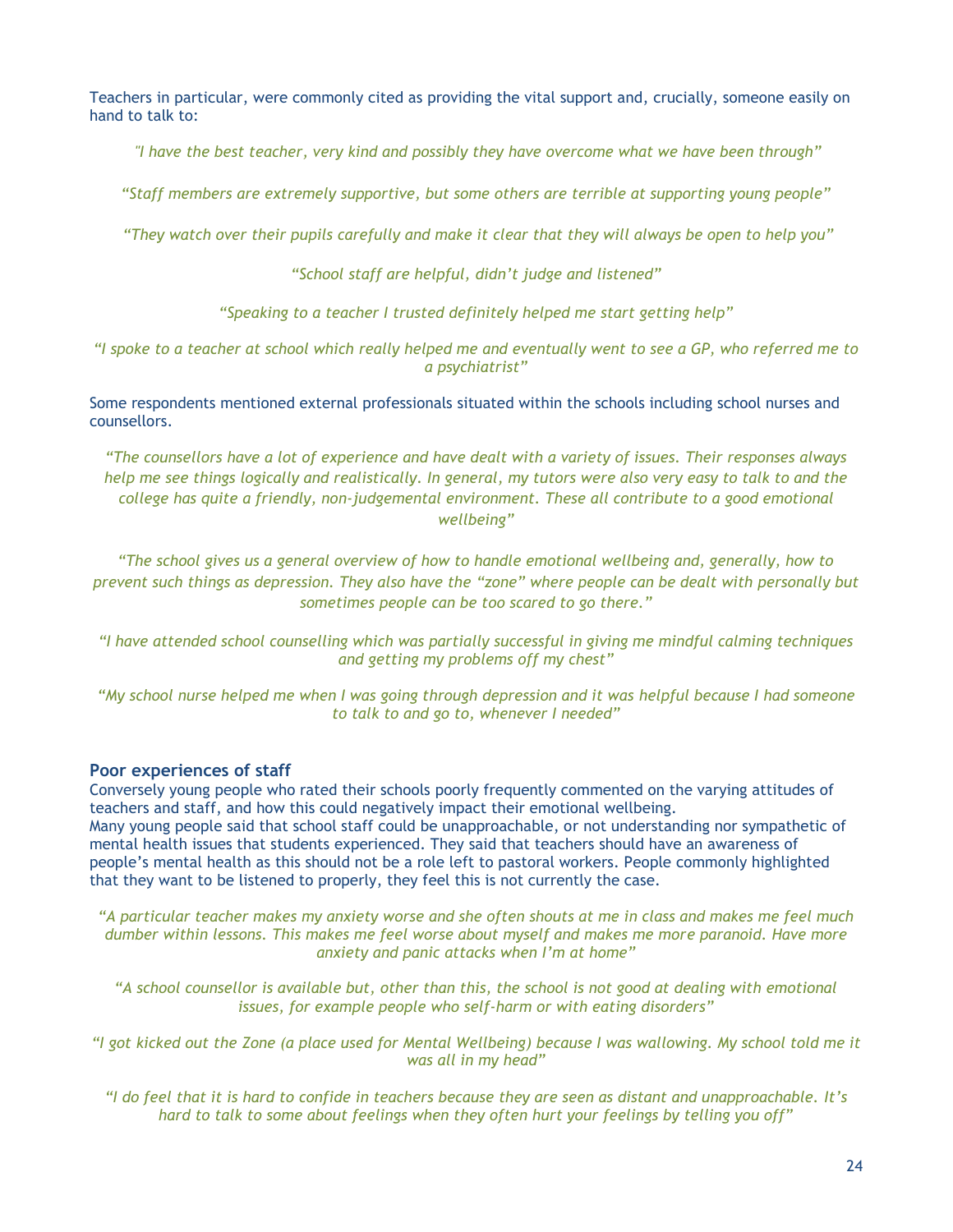Some young people felt that professionals in their schools did not have enough knowledge about mental health:

*"Teachers and adults (who are often the people meant to deal with these issues in schools etc.) are often not educated about mental health, or their knowledge is limited. Many people are only taught the cliché, generalised main points about certain mental illnesses e.g. people with anxiety have panic attacks, when actually this is not always the case and it is much, much more of a complicated issue"* 

*"It is a difficult issue to deal with, as it is very complicated and many simply do not understand it"*

#### <span id="page-25-0"></span>**Bullying**

Of all respondents, 29% reported that online bullying was a key concern. Another 24% said bullying in person was detrimental to young people's mental health. Schools which are proactive at eradicating bullying were praised highly by young people:

*"My school is very strict about bullying, so it just doesn't happen. This is vital to emotional wellbeing. Also, there are many people that are willing to help those in need of support"*

*"When I was being bullied, the school sorted it out straight away"*

*"We have anti bullying policies"* 

#### Several respondents described peer mentoring being available

*"Cyber sixth form mentors which are really useful because they are children so can understand mental health problems due to cyber issues, and will not judge you for speaking about them".* 

#### **Recommendation: create a positive school environment and culture**

Schools should ensure they create an environment and culture which is open, supportive and encourages positive mental wellbeing amongst staff and students. Staff should be well informed of the support that is available to their students and able and empowered to actively engage with them, identify poor emotional wellbeing and ensure that students in need get support. Schools should ensure they have a robust antibullying policy in place which is reviewed regularly by staff and students.

## <span id="page-25-1"></span>**Other key issues in school**

#### <span id="page-25-2"></span>**Academic pressure**

The most significant issues for young people's wellbeing were stress (cited by 77%), and exam pressure (cited by 71%). There was significant variation in the ways schools support students through exam stress as well as in relation to the pressure that schools place on students.

Some schools were praised for acknowledging the effects of academic pressures on mental wellbeing, and for supporting young people's challenges

*"When going through exams, I was provided with mental tutoring to help me keep calm, and diagnosed me with my problems. It helped me to reassure my confidence and ability to cope through stressful times"*

*"My school gives us positive messages. There are posters everywhere in school informing about exam stress"*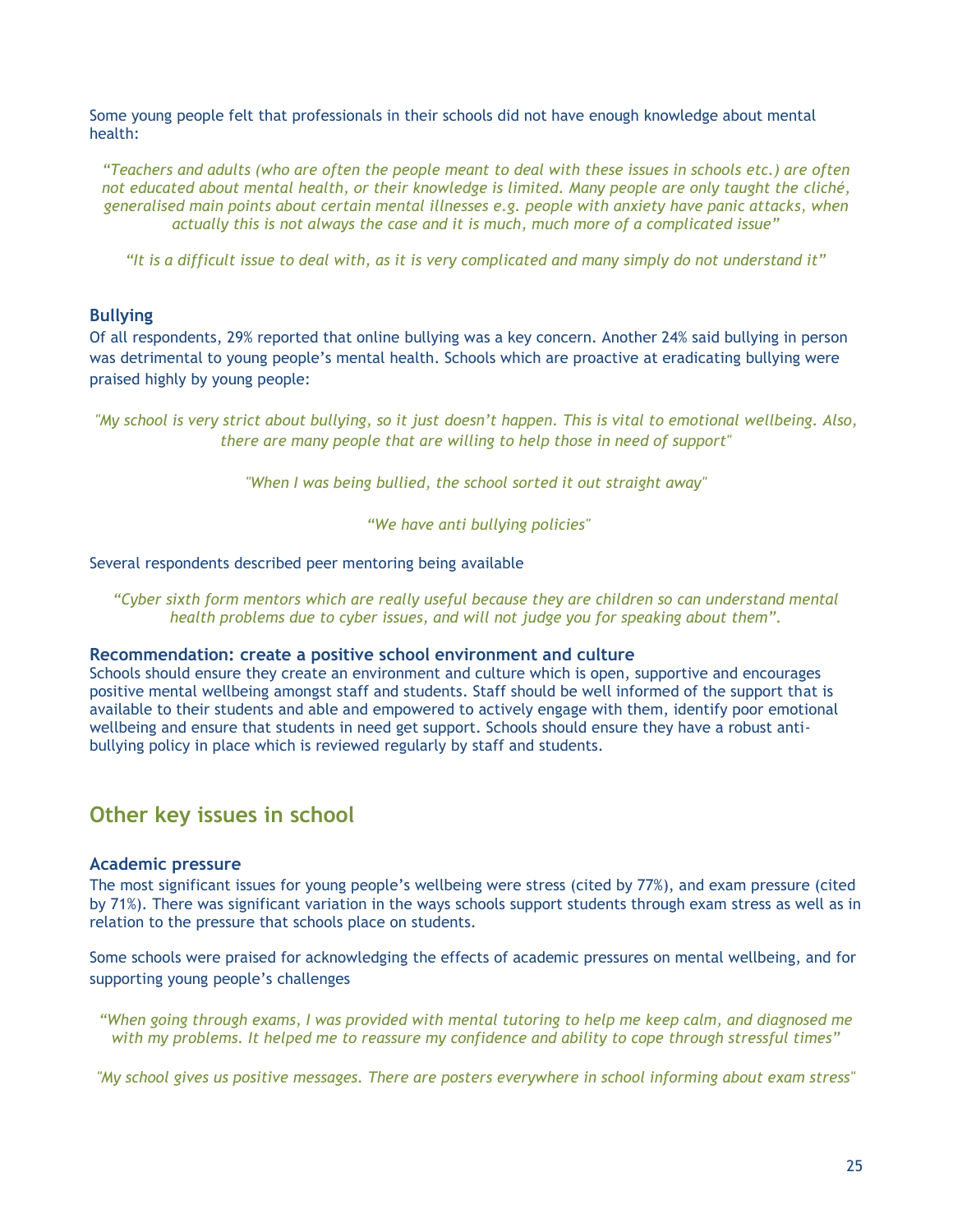*"I find the teachers at my college really helpful, I feel like they truly want to help students find ways to cope well with their studies"*

*"Students and teachers at my college are very nice to me so my wellbeing is good, but if I get stressed before the exam I could go and talk to my tutor or the school council, therefore I have no worries"*

*"In PSHE we do a lot of things on exams and how to cope"*

*"We get PSHE lessons on stress, especially during exam week"*

Young people rating their school negatively did not feel supported and frequently said that exams and academic pressure has a detrimental effect on their mental health

*"They have student support officers but they pile on the stress with things like...if you don't get at least a B in this test, you're off the course"*

*"There is a huge pressure to succeed which has negatively affected some people quite seriously"*

*"How are we supposed to be mentally and emotionally well when we have this much stress and pressure put on us?"*

*"School is very stressful and it makes a lot of people very anxious"*

*"Some teachers don't really care about excuses and make you do it no matter how much other work you have to do"*

Often young people reported that schools are aware of the academic challenges. However, they are still putting pressure on students to succeed, whilst telling them to not get stressed. Schools varied in how they deal with student's stress

*"They talk a lot about how important it is not to get stressed and worried about exams, as we are a very academic school. However, they do nothing else about explaining and helping people"* 

*"They try with PSHE lessons and posters but there is so much stress and pressure to do well in such a high achieving school that it sometimes contradicts itself."*

*"They have made us aware of mindfulness etc., and have started to change mind-set over how much pressure to put on us. However, this only started in the last 2 years so, those who have been at the school longest, still have the old mind-set and anything less than an A is a failure"*

#### **Recommendation: acknowledge academic pressures and limit mental distress**

Schools should openly acknowledge and raise awareness of the challenges of exam and academic pressures. They could provide lessons and workshops on coping mechanisms, and design a support service which students can visit if they feel they need further support. Students could create a peer led network so that they are able to support each other and talk to others who have been through the same and can give advice/ talk about their worries. Members of school staff should be diligent to spot students who show signs of stress and encourage students to talk about how they feel.

#### <span id="page-26-0"></span>**Stigma and confidentiality concerns**

For many young people it is hard to talk about their issues as school because *"the topic [of mental health] has a stigma to it and lots of people our age struggle to tell people about their state of mind."* Even if there is support at school, young people have reported a great concern about confidentiality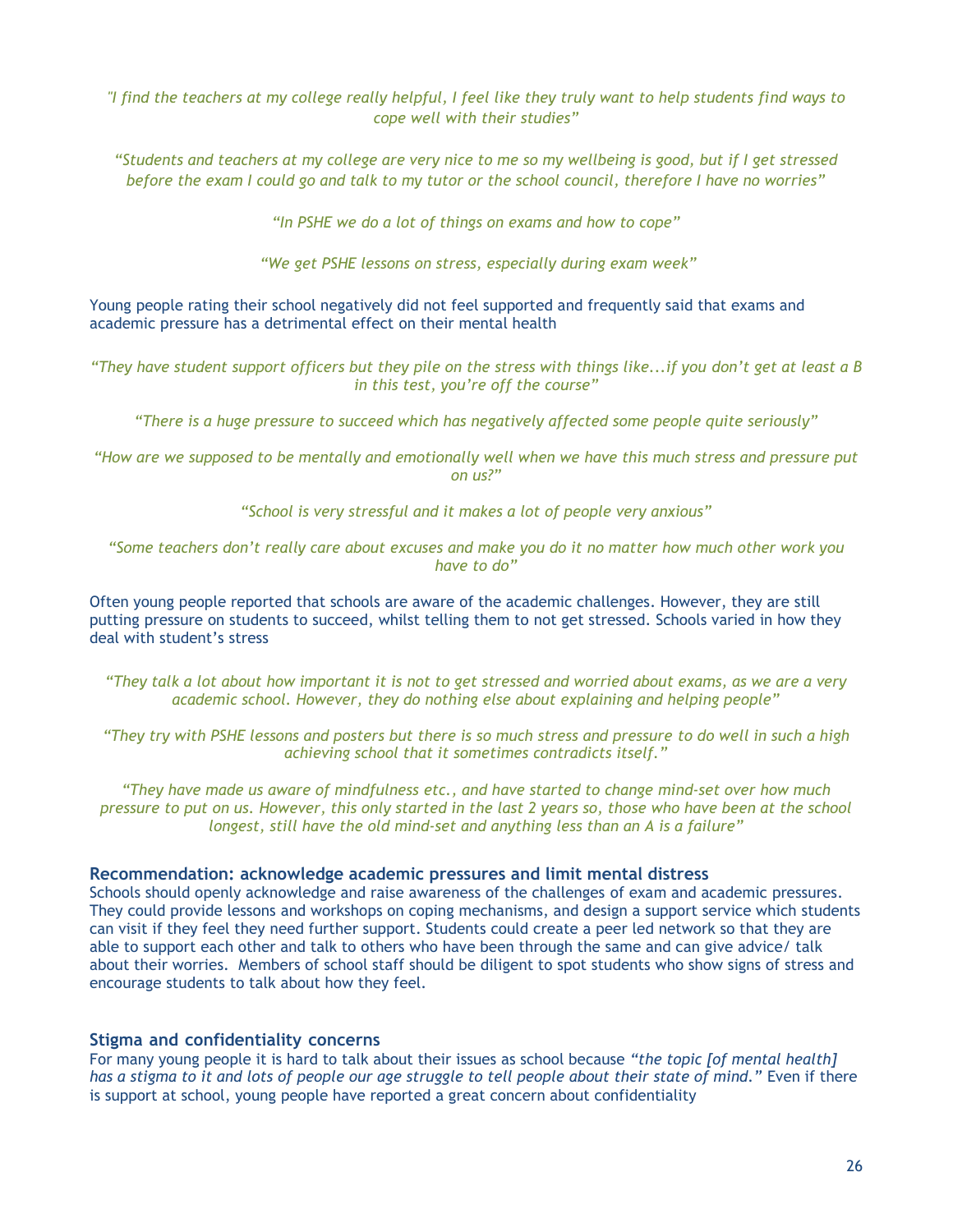*"I doubt people would reach out for support because of a lack of confidentiality amongst teachers. They gossip so much about students, confidential news spreads like wildfire"*

*"There are lots of available resources, but they are often hard to anonymously reach for pupils who are shy and introverted"*

*"I don't feel comfortable talking to staff about it as I do not trust the confidentiality"*

*"I feel that they will support you but I am not able to trust that they will keep my feelings and emotions confidential"*

*"They have the staff to deal with it but nobody uses them because if they went to speak to them about things they could get in trouble for doing drugs and stuff"*

#### **Address stigma and confidentiality issues in school**

Young people should be enabled to talk about their mental health issues without fear of being judged negatively or feeling that confidentiality and anonymity could be compromised.

### <span id="page-27-0"></span>**How young people think that services can be improved**

We asked young people how they thought services could be improved. Young people told us that accessibility, anonymity and confidentiality are key factors in improving mental health services. *"Make it more accessible to many people but also anonymous because there are often lots of people who have these issues but would not want to confront them"*

They provided a range of suggestions about services, location, time, staffing and way of delivering the support needed to tackle mental health issues.

#### **Support services out of school**

The concern about stigma may explain why the majority of young people told us that services should be located out of schools or near school in a safe and discreet environment in order to protect confidentiality and anonymity.

*"[Services] shouldn't be part of the college, perhaps an adjacent building? So that students being counselled feel that they have some distance from the college and all the people there, particularly if their problems are to do with college life and so they would be able to open up more"*

*"Somewhere where teenagers feel safe to go, somewhere local maybe, where they can go with a friend and have patient confidentiality"*

*Some suggested locations included libraries, community centres or youth clubs, "a place to be with other people of our age in a safe environment and with youth workers"*

*"The actual building should have a light-hearted and casual atmosphere, so students don't feel pressurised to admit their problems and are relaxed"*

In general, they preferred a well-known area, somewhere *"easy to get to without having to go to the doctor"* and *"without the fear of teachers and peers getting involved"*. Doctors" surgeries should be avoided because they are *"intimidating".*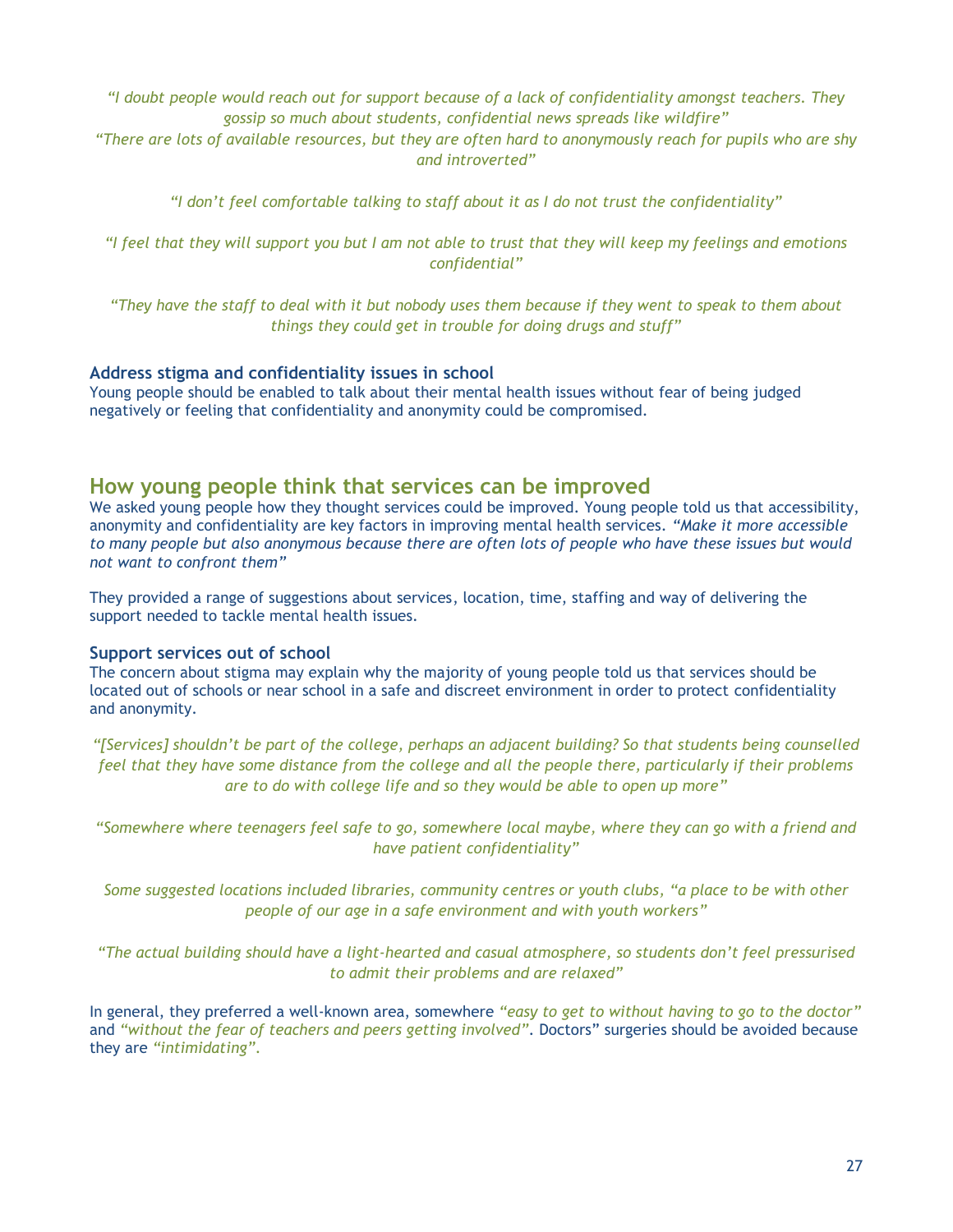#### **Opening times**

Most young people told us that support should be available "all the time" or at least before and after school times and at weekends.

*"Open pretty much every day of the week and never cancel appointments. Have a website to make appointments as anxiety during phone calls isn't rare when having poor mental health"*

#### **Staffing**

Young people told us that support services should be staffed by friendly, supportive and compassionate *"teenage mental health specialists"* such as counsellors and therapists but also young people *"who have struggled in the past and got through it"* and youth workers.

*"Sort of AA where a group of young people can talk about their problems together, with a counsellor and offer advice for everyone's issues. That way it can help to put your problems into perspective and is a way to make friends with people going through the same problems"*

*"Staffed by a range of ages, genders, sexualities, and race. A counsellor could embody the person the subject trusts in their life e.g. their grandmother - a slightly older woman, who has experienced life and its challenges"*

*"Staffed with people who may have gone through similar issues to what you have gone through and know things that helped them overcome the issues that they faced"*

*"Staffed by people of similar age group"*

#### **Friendly, informal atmosphere**

Most respondents emphasised the importance of a friendly, supporting and informal way of delivering support, avoiding any approach that *"makes you feel nervous"*. Instead, make available food and lots of activities and games so that "it doesn't look like something to help mentally ill people".

*"A big bright soft play area with a huge bouncy castle and lots of ball pits, foam pits and trampolines. It could also have lots of water fountains. There can be computers around the side with websites about mental disorders and how you can cope. Exercise is very good for mental disorders and I think this would help enormously"*

*"With a variety of activities one-to-one and in groups e.g. trips, games, giving advice and just being able to talk about anything without being judged"*

#### **Online support**

Given the great emphasis on anonymity and confidentiality, young people also suggested having an online counselling service or chat room and websites where users can feel safe and comfortable in discussing and learning about their problem anonymously.

*"Something online for teenagers that is accessible 24 hours. People won't venture out of their house if they think they have an issue. They will look to the Internet to see what the problem is/how they can stop it/ if anyone else has that problem. Without a service like that, their problems will go unnoticed until it becomes so bad. If the school try to instate something to help, it might be too late"*

*"An online and interactive counselling service could be good as people use the internet a lot and are used to it. There could be videos and games and advice. Individuals could make their own anonymous account and track their progress"*

*"I think online counselling is a good idea because the idea of face to face contact in real life can be scary for a person with low self-esteem. However, it is important to have speech and dialogue, online words are not as effective. I think the importance of speaking to someone should be reiterated much more"*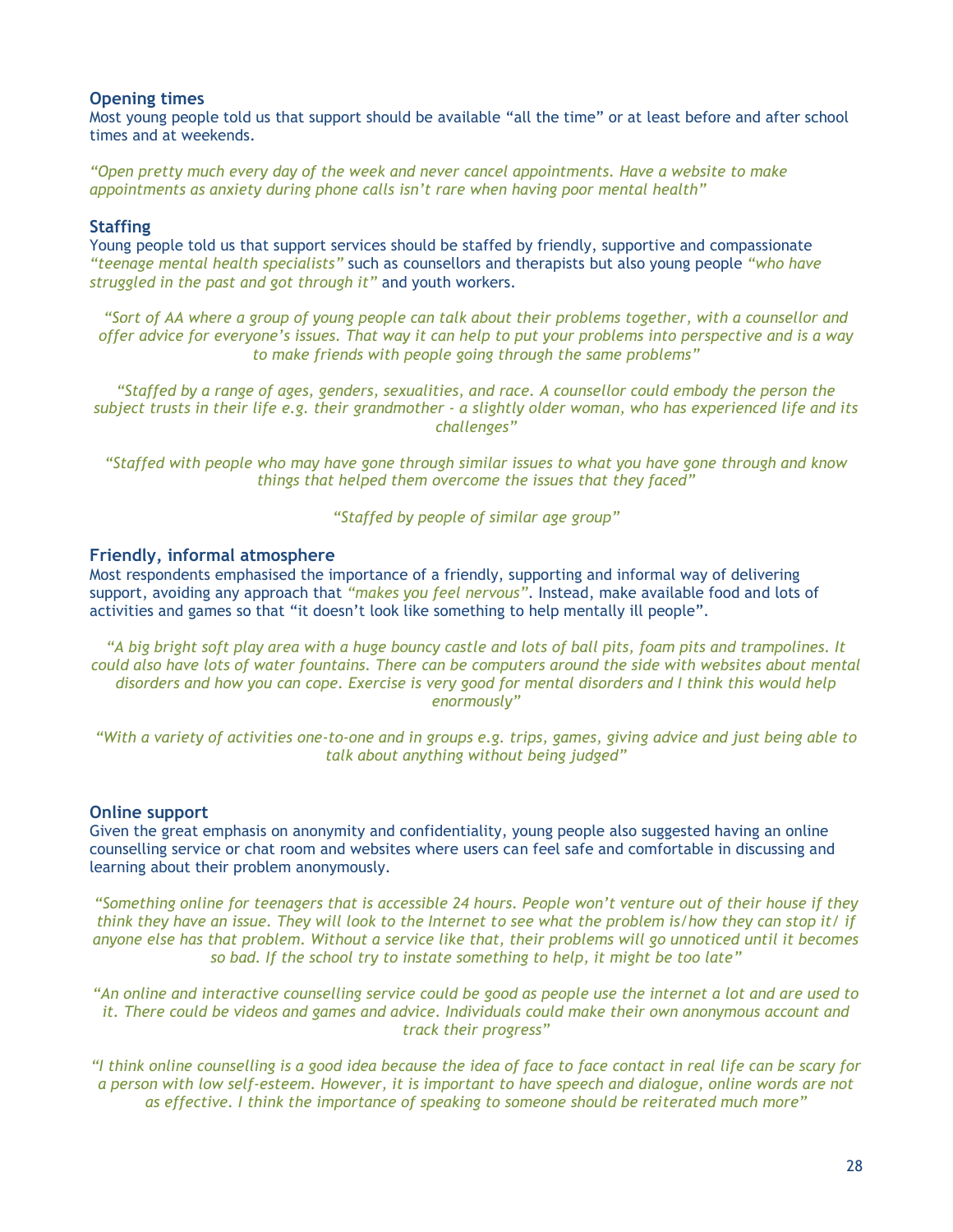*"On phone, like a Teenage Help Line, open all the time so people could call when they need help"*

#### **More publicity and information**

All the above services should be well publicised, to raise *"more awareness inside and outside school"*. Posters and social media (Facebook and Instagram) would be good, with a clear message that "any problem is worth talking about". Young people would also like more information on depression, self-harm and how to minimise stress

*"You could do a roadshow located on any town centre. Advertise it where and when it is happening and who is running it"*

*"Get leaflets passed around so that people in other boroughs can also access it"*

*"Very few people know about "Off the Record" [Richmond] perhaps hold workshops at school to tell people about them"*

*"School could possibly recommend the service to pupils"*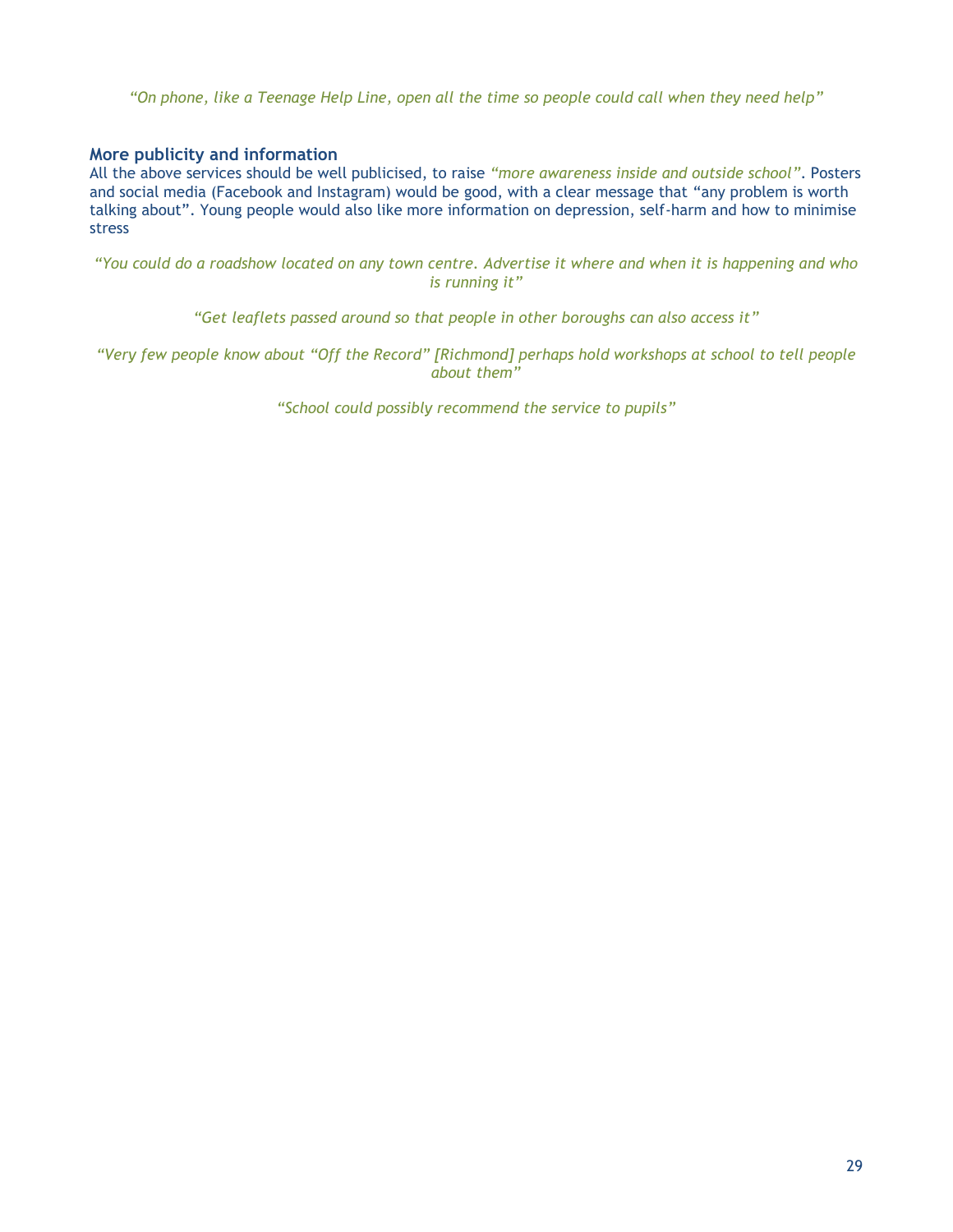# **Conclusion**

The findings indicate that young people who access helpful support, report emotional wellbeing that is as good as those who have never needed to seek help. For those people who needed care but found it did not help them, or chose not to access care, their emotional wellbeing ratings are significantly lower.

Young people have told us that much work still needs to be done in addressing the stigma around mental health and providing the kind of support that helps them open up about their fears, anxiety or other issues affecting their emotional wellbeing.

The responses to our survey have clearly indicated how young people want to be supported in school, out of school to tackle their emotional problems. The recommendations that follow, summarise the key actions that commissioners, mental health service providers and educational institutions should take to address those issues highlighted in this report. This is the best way of demonstrating that we have truly listened to young people's views.

# <span id="page-30-0"></span>**Summary of recommendations**

#### **Address stigma**

Set up a campaign to combat the stigma attached to mental health problems, with a clear message that it is perfectly acceptable to talk about a mental health issue as it is with a physical problem and that no issue is too small to talk about. This would help overcome young people's fear about being judged negatively if friends, families or school mates and teachers found out that they looked for help about mental health problems.

#### **Make support accessible in the community**

The majority of young people told us that services should be located out of school in an easily accessible area, a safe environment and delivered in total confidentiality. Libraries, community centres or youth clubs and certainly not in a medical environment or anywhere looks *"like something to help mentally ill people*". Support should be available all the time or at least before and after school hours and staffed not only by supportive therapists but also by young people who have overcome emotional issues. A range of ages, genders, sexualities, and race would be good

#### **Change the way mental health support is delivered**

Services should be delivered in a more informal way, avoiding any approach that "makes you feel nervous". Include lots of fun activities in groups and one-to-one and enable young people to talk without being judged

#### **Encourage young people's feedback on their counselling experience**

Some young people "did not get on" or could not "connect" with counsellors who provided generalised advice, rather than focusing on their specific problems. This should be addressed in order to avoid young people dropping out of therapy. Their expectations of the counselling session, what outcomes to look for, and what input is required should be discussed in advance. There should also be an easy mechanism for young people to feedback their experience anonymously and monitoring of any necessary improvements.

#### **Provide an online interactive counselling service**

Young people reported that support should be available through online counselling, websites and chat rooms, all regarded as a safe and confidential environment where they can discuss their issues anonymously

#### **Recommendation: promote services currently available**

A promotional campaign should be mounted to highlight the benefits of counselling and other services currently available. Young people suggested using Facebook, Instagram and other online tools. Leaflets should also be available in schools and meeting points for young people.